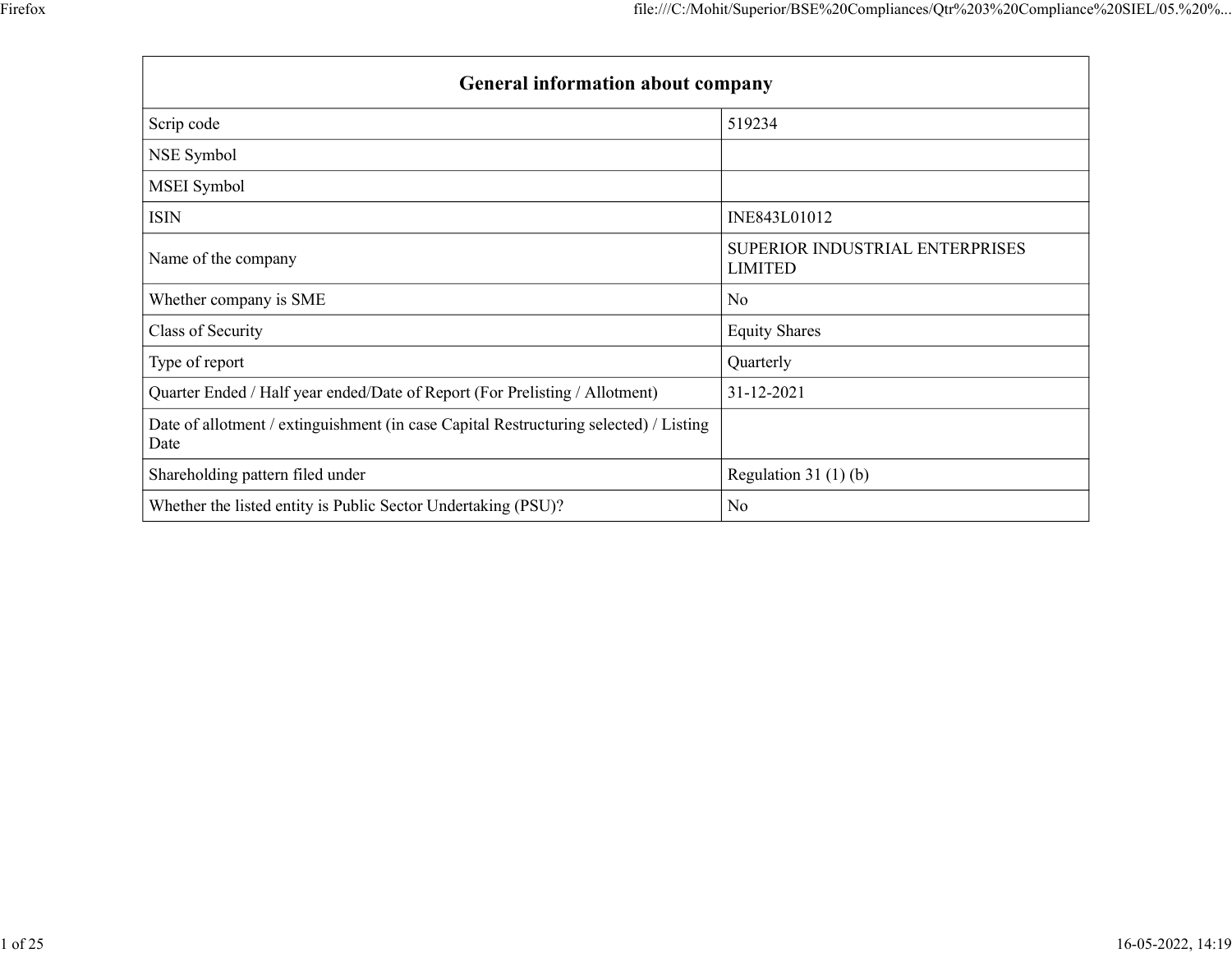|                                                                                              |                                                                                           |                    | file:///C:/Mohit/Superior/BSE%20Compliances/Qtr%203%20Compliance%20SIEL/05.%20% |                       |                            |
|----------------------------------------------------------------------------------------------|-------------------------------------------------------------------------------------------|--------------------|---------------------------------------------------------------------------------|-----------------------|----------------------------|
|                                                                                              |                                                                                           | <b>Declaration</b> |                                                                                 |                       |                            |
| Sr.<br>No.                                                                                   | Particular                                                                                | Yes/No             | Promoter and<br>Promoter Group                                                  | Public<br>shareholder | Non Promoter-Non<br>Public |
|                                                                                              | Whether the Listed Entity has issued any partly paid up<br>shares?                        | No                 | No                                                                              | No                    | No                         |
|                                                                                              |                                                                                           |                    |                                                                                 |                       |                            |
|                                                                                              | Whether the Listed Entity has issued any Convertible<br>Securities ?                      | No                 | No                                                                              | No                    | No                         |
|                                                                                              | Whether the Listed Entity has issued any Warrants?                                        | $\rm No$           | No                                                                              | $\rm No$              | No                         |
|                                                                                              | Whether the Listed Entity has any shares against which<br>depository receipts are issued? | $\rm No$           | $\overline{\text{No}}$                                                          | No                    | No                         |
|                                                                                              | Whether the Listed Entity has any shares in locked-in?                                    | $\rm No$           | No                                                                              | $\rm No$              | No                         |
|                                                                                              | Whether any shares held by promoters are pledge or<br>otherwise encumbered?               | No                 | $\overline{\text{No}}$                                                          |                       |                            |
| $\overline{2}$<br>$\overline{3}$<br>$\overline{4}$<br>$5\overline{)}$<br>6<br>$\overline{7}$ | Whether company has equity shares with differential<br>voting rights?                     | No                 | No                                                                              | $\rm No$              | No                         |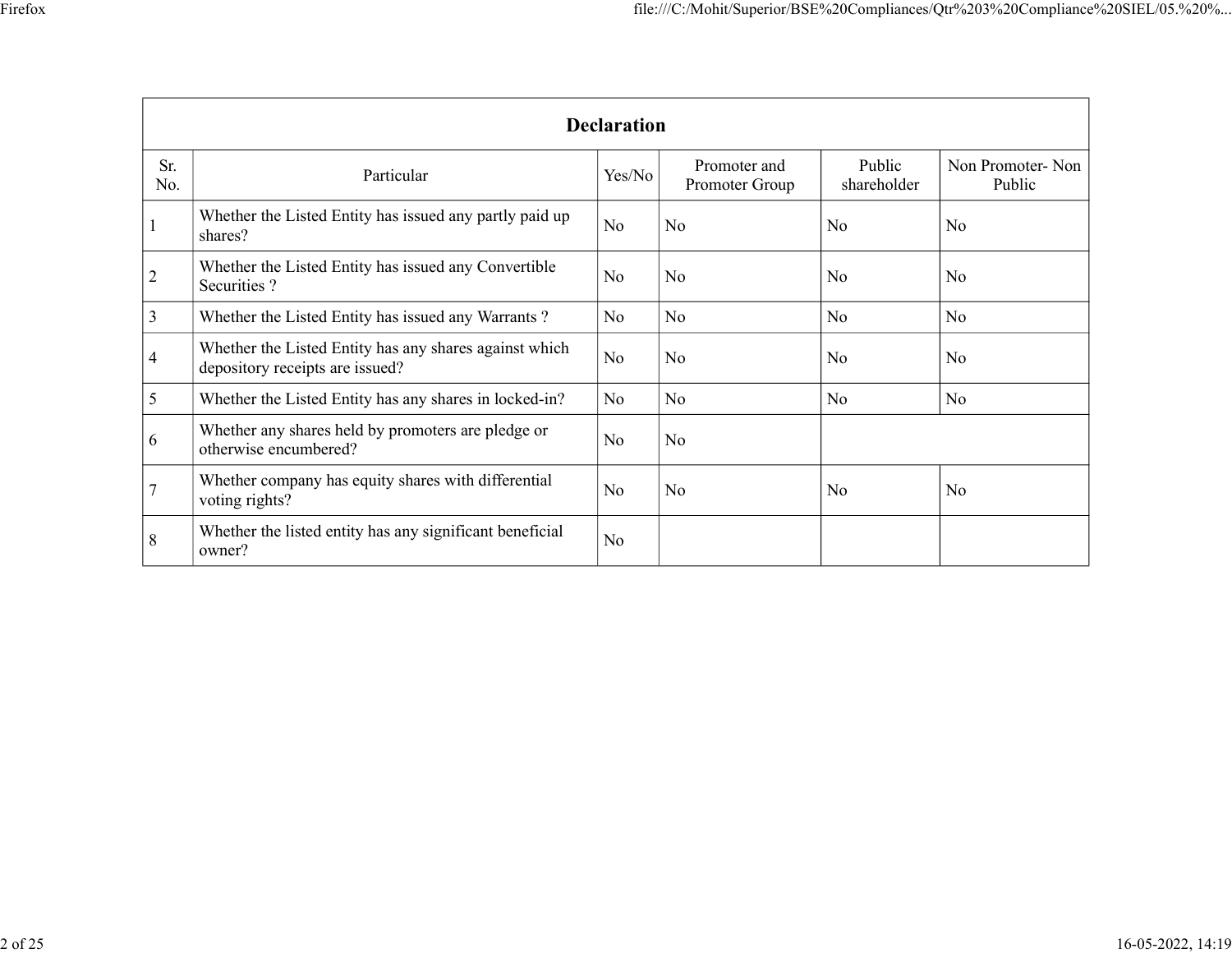|                 |                                         |              |                         |                           |                          |                          | file:///C:/Mohit/Superior/BSE%20Compliances/Qtr%203%20Compliance%20SIEL/05.%20% |                           |                                    |                                      |                     |
|-----------------|-----------------------------------------|--------------|-------------------------|---------------------------|--------------------------|--------------------------|---------------------------------------------------------------------------------|---------------------------|------------------------------------|--------------------------------------|---------------------|
|                 |                                         |              |                         |                           |                          |                          |                                                                                 |                           |                                    |                                      |                     |
|                 |                                         |              |                         |                           |                          |                          |                                                                                 |                           |                                    |                                      |                     |
|                 |                                         |              |                         |                           |                          |                          |                                                                                 |                           |                                    |                                      |                     |
|                 |                                         |              |                         |                           |                          |                          | Table I - Summary Statement holding of specified securities                     |                           |                                    |                                      |                     |
|                 |                                         |              | No. of                  | No. Of<br>Partly<br>paid- | No. Of<br>shares         | Total nos.               | Shareholding as  <br>a $\%$ of total no.<br>of shares                           | class of securities (IX)  |                                    | Number of Voting Rights held in each |                     |
| Category<br>(I) | Category of   Nos. Of<br>shareholder    | shareholders | fully paid<br>up equity | up<br>equity              | underlying<br>Depository | shares held<br>$(VII) =$ | (calculated as<br>per SCRR,                                                     | No of Voting (XIV) Rights |                                    |                                      | Total as a          |
|                 | (II)                                    | (III)        | shares<br>held (IV)     | shares<br>held<br>(V)     | Receipts<br>(VI)         | $(IV)+(V)+$<br>(VI)      | 1957) (VIII) As<br>a % of<br>$(A+B+C2)$                                         | Class eg:<br>$\mathbf X$  | Class<br>$\operatorname{\sf eg:y}$ | Total                                | $%$ of<br>$(A+B+C)$ |
| (A)             | Promoter &<br>Promoter<br>Group         | $11\,$       | 6530536                 |                           |                          | 6530536                  | 47.15                                                                           | 6530536                   |                                    | 6530536                              | 47.15               |
| (B)             | Public                                  | 3590         | 7319464                 |                           |                          | 7319464                  | 52.85                                                                           | 7319464                   |                                    | 7319464                              | 52.85               |
| (C)             | Non<br>Promoter-<br>Non Public          |              |                         |                           |                          |                          |                                                                                 |                           |                                    |                                      |                     |
| (C1)            | Shares<br>underlying<br><b>DRs</b>      |              |                         |                           |                          |                          |                                                                                 |                           |                                    |                                      |                     |
|                 | Shares held<br>by<br>Employee<br>Trusts |              |                         |                           |                          |                          |                                                                                 |                           |                                    |                                      |                     |
| (C2)            |                                         |              | 13850000                |                           |                          | 13850000                 | $100\,$                                                                         | 13850000                  |                                    | 13850000 100                         |                     |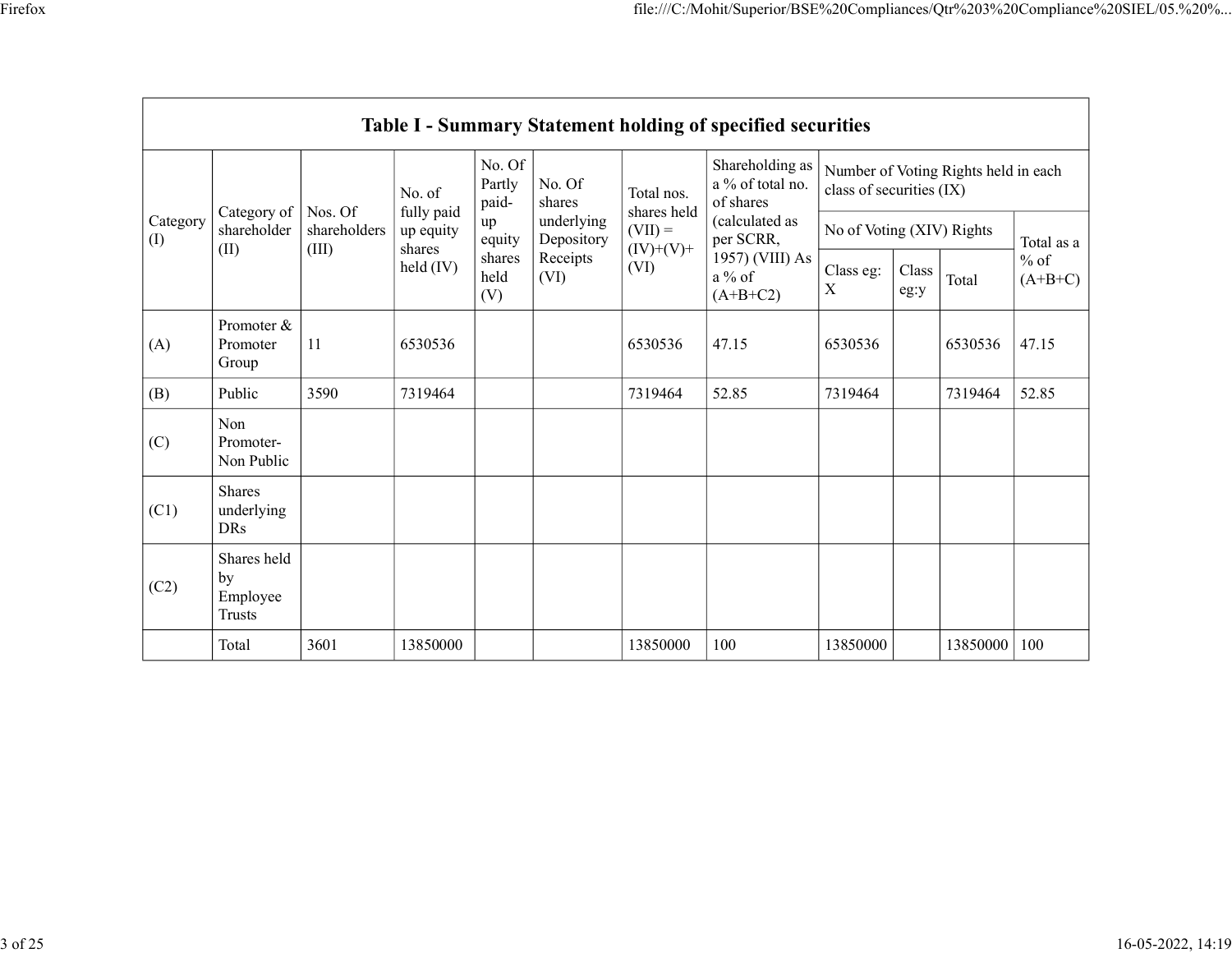|           |                                         |                                                      |                                |                                                           | file:///C:/Mohit/Superior/BSE%20Compliances/Qtr%203%20Compliance%20SIEL/05.%20%<br>Table I - Summary Statement holding of specified securities<br>Shareholding, as |                                                | Shares | Number of                                                                                                                             |                                       |
|-----------|-----------------------------------------|------------------------------------------------------|--------------------------------|-----------------------------------------------------------|--------------------------------------------------------------------------------------------------------------------------------------------------------------------|------------------------------------------------|--------|---------------------------------------------------------------------------------------------------------------------------------------|---------------------------------------|
| Category  | Category of<br>shareholder              | No. Of<br>Shares<br>Underlying                       | No. of<br>Shares<br>Underlying | No. Of Shares<br>Underlying<br>Outstanding<br>convertible | a % assuming full<br>conversion of<br>convertible<br>securities (as a                                                                                              | Number of<br>Locked in<br>shares (XII)         | (XIII) | pledged or<br>otherwise<br>encumbered                                                                                                 | Number of<br>equity shares<br>held in |
| $\rm (I)$ | (II)                                    | Outstanding<br>convertible<br>securities (X) $ (Xi)$ | Outstanding<br>Warrants        | securities and<br>No. Of<br>Warrants (Xi)<br>(a)          | percentage of<br>diluted share<br>capital) (XI)=<br>(VII)+(X) As a %<br>of (A+B+C2)                                                                                | As a $\%$<br>of total<br>Shares<br>held<br>(b) | (a)    | As a $\%$<br>$\begin{array}{ c c c } \hline \text{No.} & \text{of total} \\ \hline \text{(a)} & \text{Shares} \end{array}$<br>held(b) | dematerialized<br>form $(XIV)$        |
| (A)       | Promoter &<br>Promoter<br>Group         |                                                      |                                |                                                           | 47.15                                                                                                                                                              |                                                |        |                                                                                                                                       | 6415536                               |
| (B)       | Public                                  |                                                      |                                |                                                           | 52.85                                                                                                                                                              |                                                |        |                                                                                                                                       | 5955753                               |
| (C)       | Non<br>Promoter-<br>Non Public          |                                                      |                                |                                                           |                                                                                                                                                                    |                                                |        |                                                                                                                                       |                                       |
| (C1)      | Shares<br>underlying<br>DRs             |                                                      |                                |                                                           |                                                                                                                                                                    |                                                |        |                                                                                                                                       |                                       |
| (C2)      | Shares held<br>by<br>Employee<br>Trusts |                                                      |                                |                                                           |                                                                                                                                                                    |                                                |        |                                                                                                                                       |                                       |
|           | Total                                   |                                                      |                                |                                                           | $100\,$                                                                                                                                                            |                                                |        |                                                                                                                                       | 12371289                              |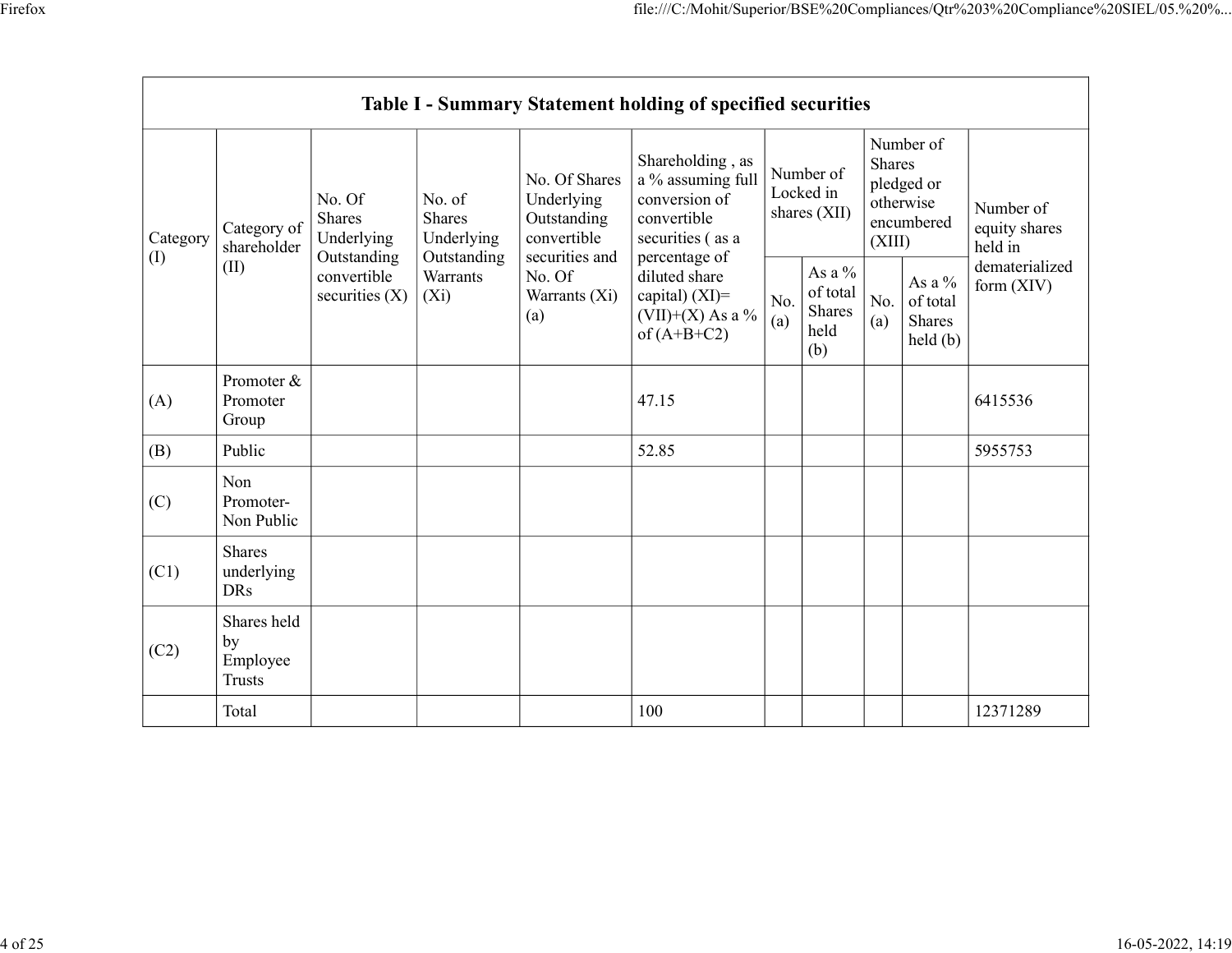|                                                                      |                                                                                      |                                         |                      |                 |                                     |                     |                             |                   | file:///C:/Mohit/Superior/BSE%20Compliances/Qtr%203%20Compliance%20SIEL/05.%20% |                  |
|----------------------------------------------------------------------|--------------------------------------------------------------------------------------|-----------------------------------------|----------------------|-----------------|-------------------------------------|---------------------|-----------------------------|-------------------|---------------------------------------------------------------------------------|------------------|
|                                                                      |                                                                                      |                                         |                      |                 |                                     |                     |                             |                   |                                                                                 |                  |
|                                                                      |                                                                                      |                                         |                      |                 |                                     |                     |                             |                   |                                                                                 |                  |
|                                                                      | Table II - Statement showing shareholding pattern of the Promoter and Promoter Group |                                         |                      |                 |                                     |                     |                             |                   |                                                                                 |                  |
|                                                                      |                                                                                      |                                         |                      | No.             |                                     |                     | Shareholding                |                   | Number of Voting Rights held in                                                 |                  |
|                                                                      |                                                                                      |                                         |                      | <b>Of</b>       | No. Of                              | Total nos.          | as a % of                   |                   | each class of securities (IX)                                                   |                  |
|                                                                      | Category & Name   Nos. Of                                                            |                                         | No. of<br>fully paid | Partly<br>paid- | shares<br>underlying   held $(VII)$ | shares              | total no. of<br>shares      |                   |                                                                                 | Total            |
| Sr.                                                                  | of the<br>Shareholders (I)                                                           | shareholders $\vert$ up equity<br>(III) | shares               | up<br>equity    | Depository                          | $=$                 | (calculated<br>as per SCRR, |                   | No of Voting (XIV) Rights                                                       | as a $\%$        |
|                                                                      |                                                                                      |                                         | held $(IV)$          | shares<br>held  | Receipts<br>(VI)                    | $(IV)+(V)+$<br>(VI) | 1957) (VIII)                | Class eg:   Class |                                                                                 | of<br>Total      |
|                                                                      |                                                                                      |                                         |                      | (V)             |                                     |                     | As a % of<br>(A+B+C2)       | $\mathbf X$       | Total<br>eg:y                                                                   | Voting<br>rights |
| A                                                                    | Table II - Statement showing shareholding pattern of the Promoter and Promoter Group |                                         |                      |                 |                                     |                     |                             |                   |                                                                                 |                  |
| (1)                                                                  | Indian                                                                               |                                         |                      |                 |                                     |                     |                             |                   |                                                                                 |                  |
| (a)                                                                  | Individuals/Hindu<br>undivided Family $\Big 6\Big $                                  |                                         | 1352797              |                 |                                     | 1352797             | 9.77                        | 1352797           | 1352797                                                                         | 9.77             |
| (d)                                                                  | Any Other<br>(specify)                                                               | $5\overline{)}$                         | 5177739              |                 |                                     | 5177739             | 37.38                       | 5177739           | 5177739                                                                         | 37.38            |
| Sub-Total                                                            |                                                                                      | 11                                      | 6530536              |                 |                                     | 6530536             | 47.15                       | 6530536           | 6530536                                                                         | 47.15            |
| (A)(1)<br>(2)                                                        | Foreign                                                                              |                                         |                      |                 |                                     |                     |                             |                   |                                                                                 |                  |
| Total                                                                |                                                                                      |                                         |                      |                 |                                     |                     |                             |                   |                                                                                 |                  |
| Shareholding<br>of Promoter<br>and<br>Promoter<br>Group<br>$(A)=(A)$ |                                                                                      | 11                                      | 6530536              |                 |                                     | 6530536             | 47.15                       | 6530536           | 6530536                                                                         | 47.15            |
| $(1)+(A)(2)$<br>$\, {\bf B}$                                         | Table III - Statement showing shareholding pattern of the Public shareholder         |                                         |                      |                 |                                     |                     |                             |                   |                                                                                 |                  |
| (1)                                                                  | Institutions                                                                         |                                         |                      |                 |                                     |                     |                             |                   |                                                                                 |                  |
| (3)                                                                  | Non-institutions                                                                     |                                         |                      |                 |                                     |                     |                             |                   |                                                                                 |                  |
|                                                                      | Individuals -<br>i.Individual<br>shareholders                                        | 3544                                    | 1718195              |                 |                                     | 1718195             | 12.41                       | 1718195           | 1718195                                                                         | 12.41            |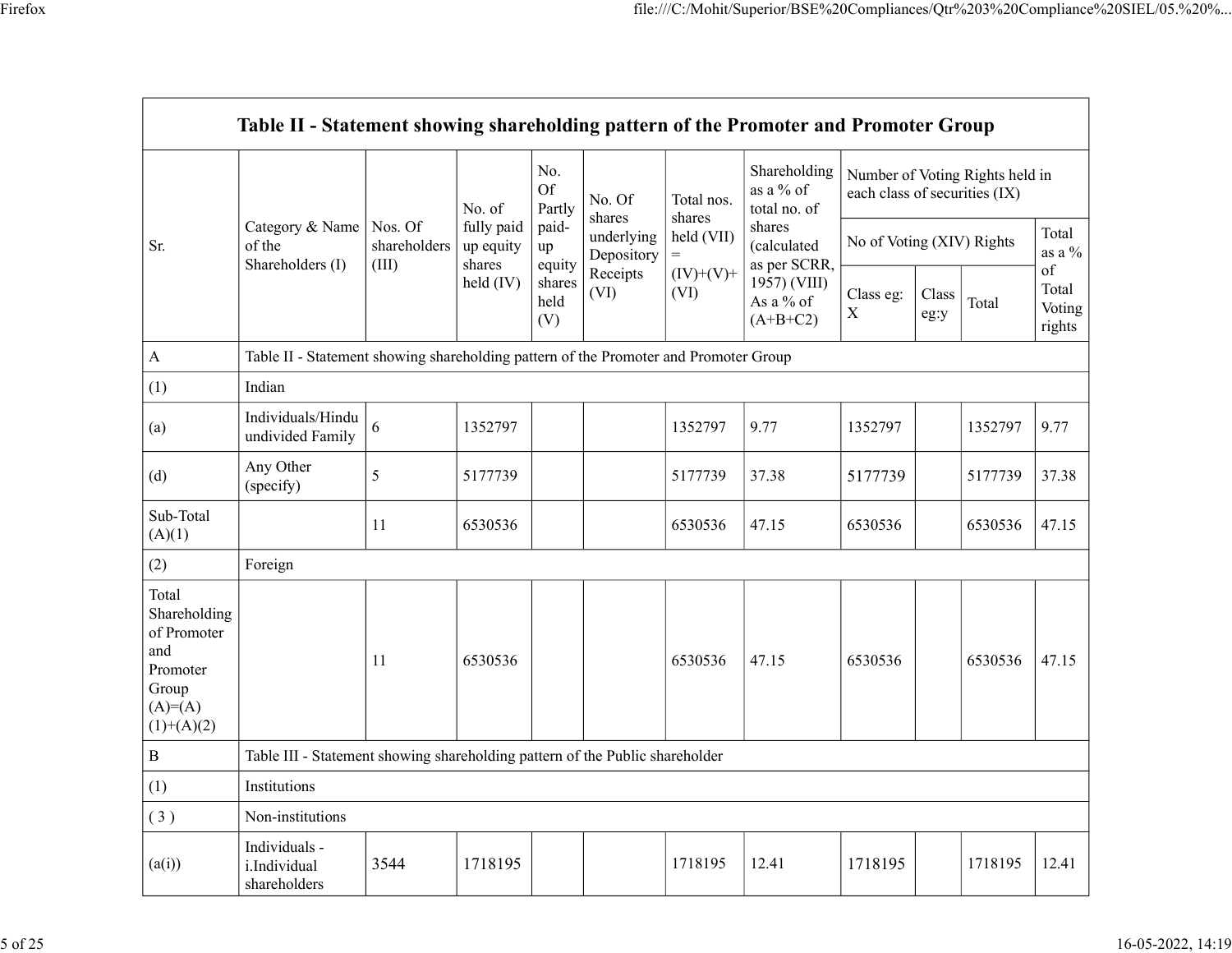| ۰<br>- |  |
|--------|--|
|        |  |

|                                                                         |                                                                                                                     |        |                                                                                               |                |       | file:///C:/Mohit/Superior/BSE%20Compliances/Qtr%203%20Compliance%20SIEL/05.%20% |                |       |  |
|-------------------------------------------------------------------------|---------------------------------------------------------------------------------------------------------------------|--------|-----------------------------------------------------------------------------------------------|----------------|-------|---------------------------------------------------------------------------------|----------------|-------|--|
|                                                                         | holding nominal<br>share capital up to<br>Rs. 2 lakhs.                                                              |        |                                                                                               |                |       |                                                                                 |                |       |  |
| (a(ii))                                                                 | Individuals - ii.<br>Individual<br>shareholders<br>holding nominal<br>share capital in<br>excess of Rs. 2<br>lakhs. | 22     | 3750647                                                                                       | 3750647        | 27.08 | 3750647                                                                         | 3750647        | 27.08 |  |
| (b)                                                                     | NBFCs registered<br>with RBI                                                                                        | 3      | 26450                                                                                         | 26450          | 0.19  | 26450                                                                           | 26450          | 0.19  |  |
| (e)                                                                     | Any Other<br>(specify)                                                                                              | $21\,$ | 1824172                                                                                       | 1824172        | 13.17 | 1824172                                                                         | 1824172        | 13.17 |  |
| Sub-Total<br>(B)(3)                                                     |                                                                                                                     | 3590   | 7319464                                                                                       | 7319464        | 52.85 | 7319464                                                                         | 7319464        | 52.85 |  |
| Total Public<br>Shareholding<br>$(B)= (B)$<br>$(1)+(B)$<br>$(2)+(B)(3)$ |                                                                                                                     | 3590   | 7319464                                                                                       | 7319464        | 52.85 | 7319464                                                                         | 7319464        | 52.85 |  |
| $\mathbf C$                                                             |                                                                                                                     |        | Table IV - Statement showing shareholding pattern of the Non Promoter- Non Public shareholder |                |       |                                                                                 |                |       |  |
| Total (<br>$A+B+C2$ )                                                   |                                                                                                                     | 3601   | 13850000                                                                                      | 13850000   100 |       | 13850000                                                                        | 13850000 100   |       |  |
| Total<br>$(A+B+C)$                                                      |                                                                                                                     | 3601   | 13850000                                                                                      | 13850000   100 |       | 13850000                                                                        | 13850000   100 |       |  |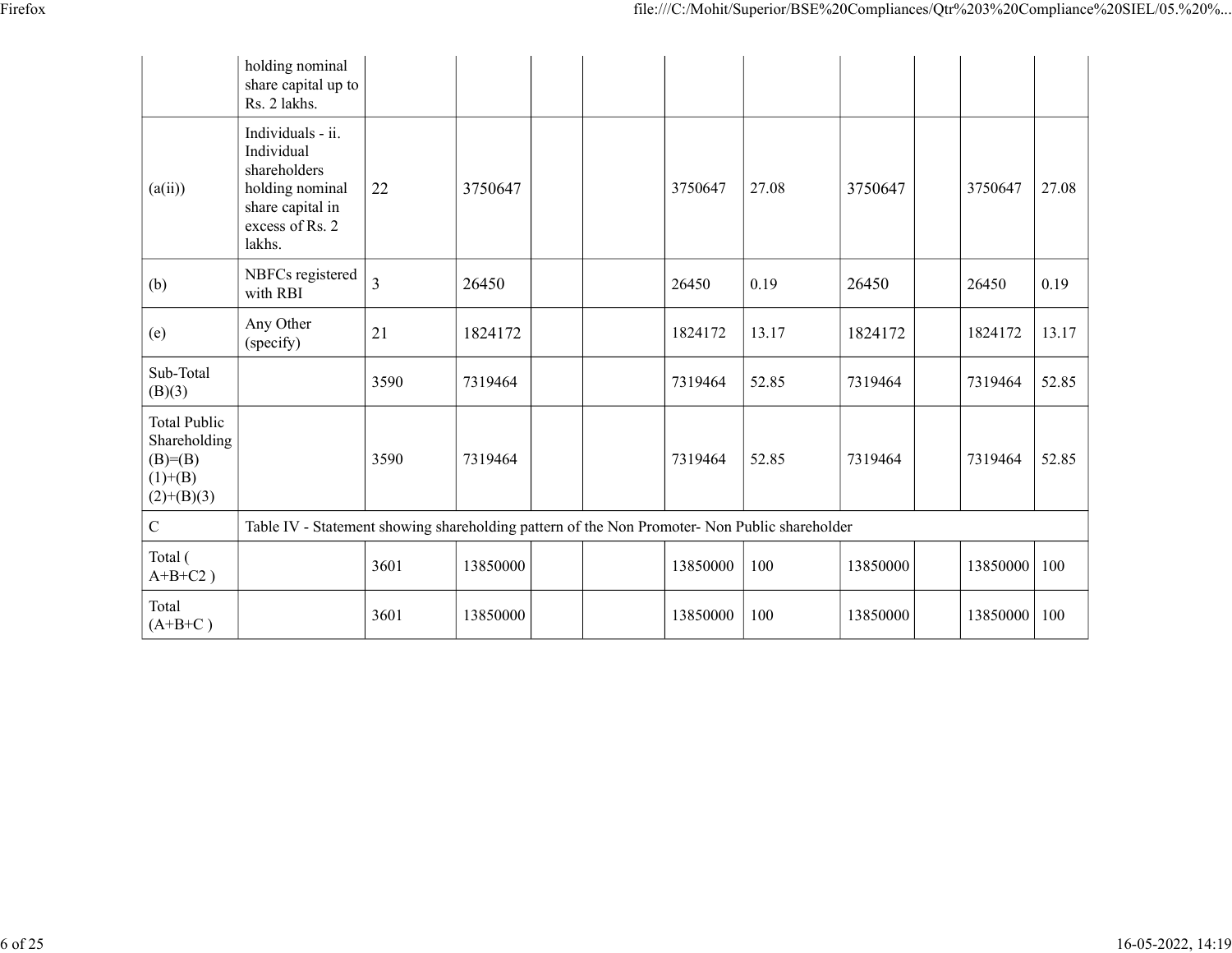|                                                                                         |                                            |                                            |                                                                             | Table II - Statement showing shareholding pattern of the Promoter and Promoter Group                       |     |                                                             |                  |                                                            |                                       |
|-----------------------------------------------------------------------------------------|--------------------------------------------|--------------------------------------------|-----------------------------------------------------------------------------|------------------------------------------------------------------------------------------------------------|-----|-------------------------------------------------------------|------------------|------------------------------------------------------------|---------------------------------------|
| Sr.                                                                                     | No. Of Shares<br>Underlying<br>Outstanding | No. of Shares<br>Underlying<br>Outstanding | No. Of Shares<br>Underlying<br>Outstanding<br>convertible<br>securities and | Shareholding, as a<br>% assuming full<br>conversion of<br>convertible<br>securities (as a<br>percentage of |     | Number of<br>Locked in<br>shares (XII)                      | Shares<br>(XIII) | Number of<br>pledged or<br>otherwise<br>encumbered         | Number of<br>equity shares<br>held in |
|                                                                                         | convertible<br>securities (X)              | Warrants $(X_i)$   No. Of                  | Warrants (Xi)<br>(a)                                                        | diluted share<br>capital) (XI)=<br>$(VII)+(X)$ As a %<br>of $(A+B+C2)$                                     | (a) | As a $\%$<br>No. of total $\vert$ No.<br>Shares<br>held (b) | (a)              | As a $\%$<br>of total<br>Shares<br>$\text{held}(\text{b})$ | dematerialized<br>form (XIV)          |
| $\bf{A}$                                                                                |                                            |                                            |                                                                             | Table II - Statement showing shareholding pattern of the Promoter and Promoter Group                       |     |                                                             |                  |                                                            |                                       |
| (1)                                                                                     | Indian                                     |                                            |                                                                             |                                                                                                            |     |                                                             |                  |                                                            |                                       |
| (a)                                                                                     |                                            |                                            |                                                                             | 9.77                                                                                                       |     |                                                             |                  |                                                            | 1272797                               |
| (d)                                                                                     |                                            |                                            |                                                                             | 37.38                                                                                                      |     |                                                             |                  |                                                            | 5142739                               |
| Sub-Total<br>(A)(1)                                                                     |                                            |                                            |                                                                             | 47.15                                                                                                      |     |                                                             |                  |                                                            | 6415536                               |
| (2)                                                                                     | Foreign                                    |                                            |                                                                             |                                                                                                            |     |                                                             |                  |                                                            |                                       |
| Total<br>Shareholding of<br>Promoter and<br>Promoter Group<br>$(A)=(A)$<br>$(1)+(A)(2)$ |                                            |                                            |                                                                             | 47.15                                                                                                      |     |                                                             |                  |                                                            | 6415536                               |
| $\, {\bf B}$                                                                            |                                            |                                            |                                                                             | Table III - Statement showing shareholding pattern of the Public shareholder                               |     |                                                             |                  |                                                            |                                       |
| (1)                                                                                     | Institutions                               |                                            |                                                                             |                                                                                                            |     |                                                             |                  |                                                            |                                       |
| (3)                                                                                     | Non-institutions                           |                                            |                                                                             |                                                                                                            |     |                                                             |                  |                                                            |                                       |
| (a(i))                                                                                  |                                            |                                            |                                                                             | 12.41                                                                                                      |     |                                                             |                  |                                                            | 530484                                |
| (a(ii))                                                                                 |                                            |                                            |                                                                             | 27.08                                                                                                      |     |                                                             |                  |                                                            | 3650647                               |
| (b)                                                                                     |                                            |                                            |                                                                             | 0.19                                                                                                       |     |                                                             |                  |                                                            | 150                                   |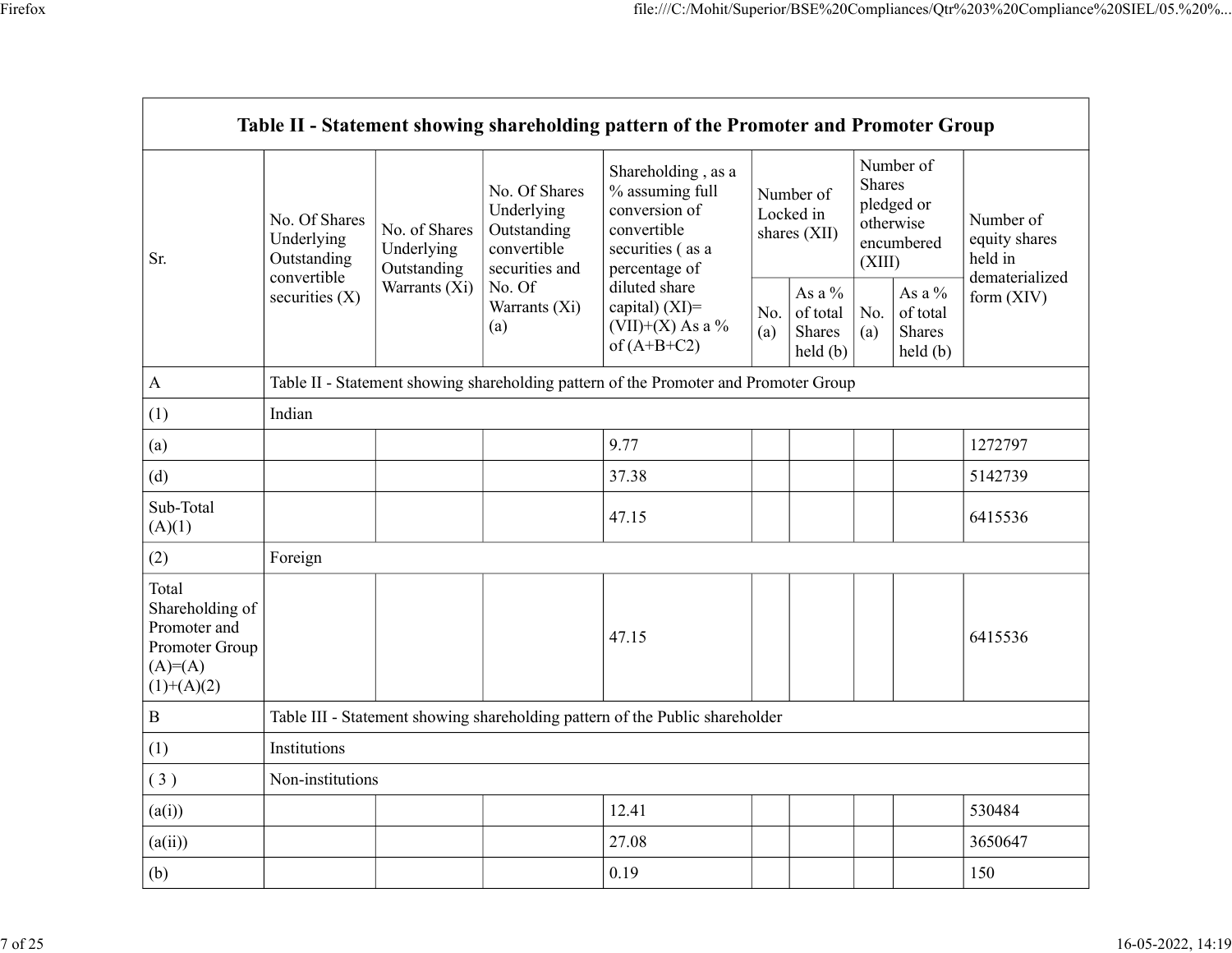|                                                |                                                                                               | file:///C:/Mohit/Superior/BSE%20Compliances/Qtr%203%20Compliance%20SIEL/05.%20% |  |
|------------------------------------------------|-----------------------------------------------------------------------------------------------|---------------------------------------------------------------------------------|--|
|                                                |                                                                                               |                                                                                 |  |
| (e)                                            |                                                                                               |                                                                                 |  |
|                                                | 13.17                                                                                         | 1774472                                                                         |  |
| Sub-Total<br>(B)(3)                            | 52.85                                                                                         | 5955753                                                                         |  |
| Total Public<br>Shareholding<br>(B)=(B)(1)+(B) | 52.85                                                                                         | 5955753                                                                         |  |
| $(2)+(B)(3)$<br>$\mathbf C$                    | Table IV - Statement showing shareholding pattern of the Non Promoter- Non Public shareholder |                                                                                 |  |
| Total (<br>$A+B+C2$ )                          | 100                                                                                           | 12371289                                                                        |  |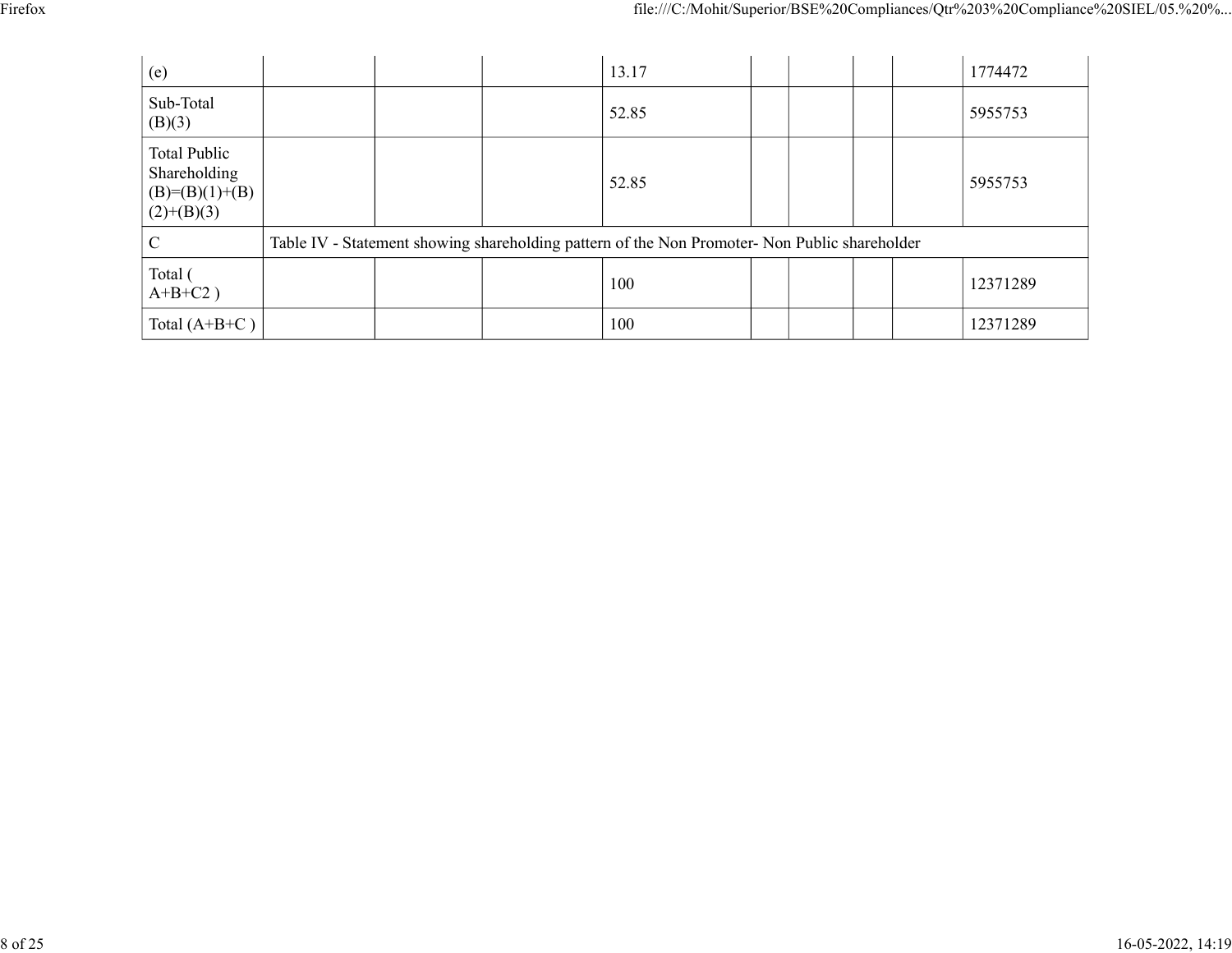|                                                                                                                      |                               |                                                               |                                    | file:///C:/Mohit/Superior/BSE%20Compliances/Qtr%203%20Compliance%20SIEL/05.%20% |                |                   |
|----------------------------------------------------------------------------------------------------------------------|-------------------------------|---------------------------------------------------------------|------------------------------------|---------------------------------------------------------------------------------|----------------|-------------------|
|                                                                                                                      |                               |                                                               |                                    |                                                                                 |                |                   |
|                                                                                                                      |                               |                                                               |                                    |                                                                                 |                |                   |
|                                                                                                                      |                               |                                                               |                                    |                                                                                 |                |                   |
|                                                                                                                      |                               |                                                               |                                    |                                                                                 |                |                   |
|                                                                                                                      |                               |                                                               | Individuals/Hindu undivided Family |                                                                                 |                |                   |
|                                                                                                                      |                               |                                                               |                                    |                                                                                 | $\mathfrak{S}$ |                   |
| Searial No.<br>Name of the                                                                                           | $\mathbf{1}$<br>${\rm ASHOK}$ | $\overline{2}$<br><b>RASHMI KANT</b>                          | $\mathfrak{Z}$<br>PRABHA RANI      | $\overline{4}$<br><b>DEEPTI</b>                                                 | <b>SANJEEV</b> | 6<br><b>ANANT</b> |
| Shareholders (I)                                                                                                     | <b>SAXENA</b>                 | <b>MITTAL</b>                                                 | <b>AGRAWAL</b>                     | AGRAWAL                                                                         | <b>AGRAWAL</b> | AGARWAL           |
| PAN $(II)$                                                                                                           | AXNPS7152H                    | ANIPM9957D                                                    | AAMPA0572D                         | AAMPA0573C                                                                      | ABOPA4675N     | AFSPA0559F        |
| No. of fully paid<br>up equity shares<br>held (IV)                                                                   | 20000                         | 20000                                                         | 50000                              | 518942                                                                          | 669036         | 74819             |
| No. Of Partly paid-<br>up equity shares<br>held(V)                                                                   |                               |                                                               |                                    |                                                                                 |                |                   |
| No. Of shares<br>underlying<br>Depository<br>Receipts (VI)                                                           |                               |                                                               |                                    |                                                                                 |                |                   |
| Total nos. shares<br>$\text{held (VII)} =$<br>$(IV)+(V)+(VI)$                                                        | 20000                         | 20000                                                         | 50000                              | 518942                                                                          | 669036         | 74819             |
| Shareholding as a<br>% of total no. of<br>shares (calculated<br>as per SCRR,<br>1957) (VIII) As a<br>% of $(A+B+C2)$ | 0.14                          | 0.14                                                          | 0.36                               | 3.75                                                                            | 4.83           | 0.54              |
|                                                                                                                      |                               | Number of Voting Rights held in each class of securities (IX) |                                    |                                                                                 |                |                   |
| Class eg:X                                                                                                           | 20000                         | 20000                                                         | 50000                              | 518942                                                                          | 669036         | 74819             |
| Class eg:y                                                                                                           |                               |                                                               |                                    |                                                                                 |                |                   |
| Total                                                                                                                | 20000                         | 20000                                                         | 50000                              | 518942                                                                          | 669036         | 74819             |
| Total as a $\%$ of<br>Total Voting rights                                                                            | 0.14                          | 0.14                                                          | 0.36                               | 3.75                                                                            | 4.83           | 0.54              |
| No. Of Shares<br>Underlying                                                                                          |                               |                                                               |                                    |                                                                                 |                |                   |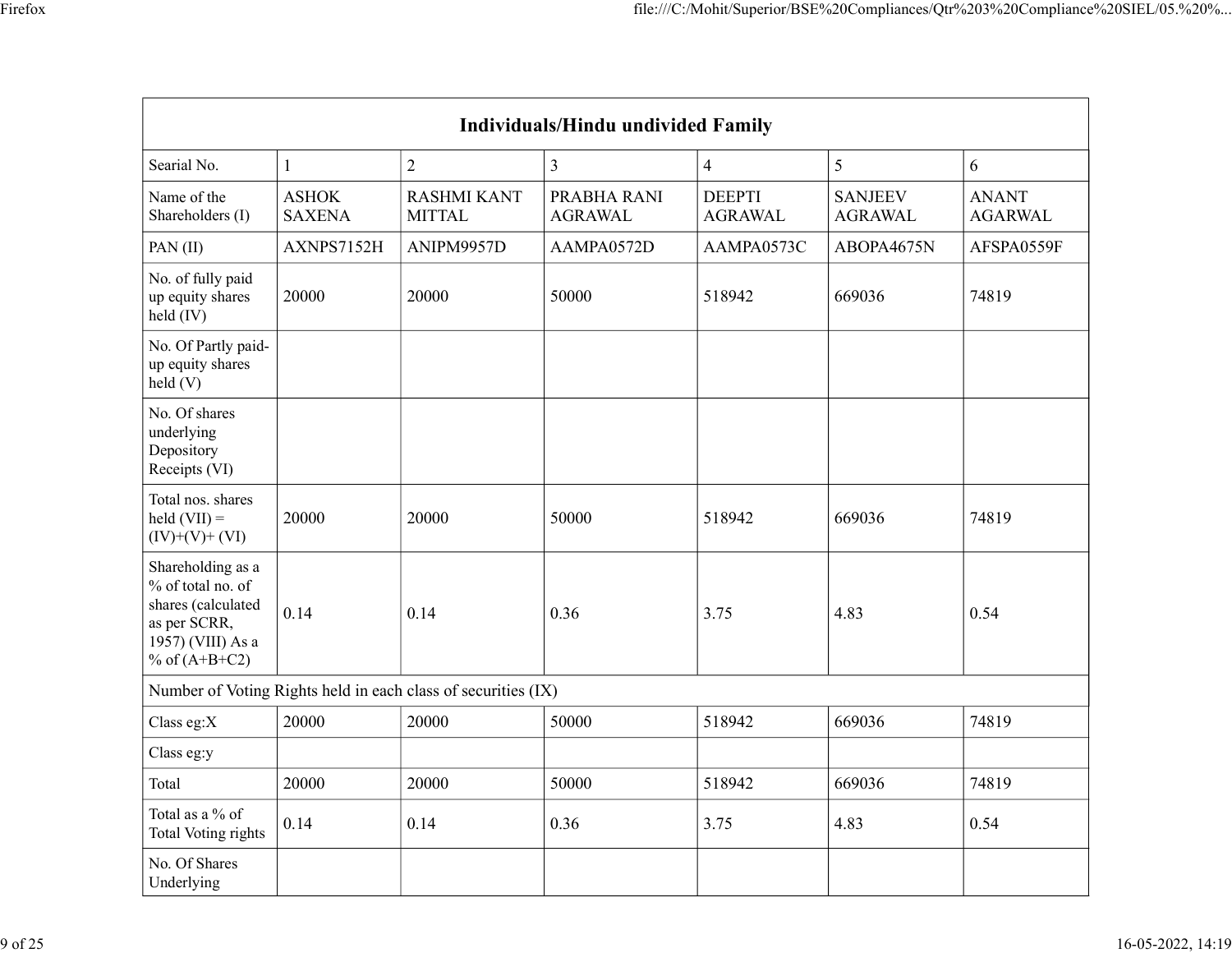|                                                                                                                                                                          |                                                         |                  |       | file:///C:/Mohit/Superior/BSE%20Compliances/Qtr%203%20Compliance%20SIEL/05.%20% |        |       |  |
|--------------------------------------------------------------------------------------------------------------------------------------------------------------------------|---------------------------------------------------------|------------------|-------|---------------------------------------------------------------------------------|--------|-------|--|
| Outstanding<br>convertible<br>securities $(X)$                                                                                                                           |                                                         |                  |       |                                                                                 |        |       |  |
| No. of Shares<br>Underlying<br>Outstanding<br>Warrants (Xi)                                                                                                              |                                                         |                  |       |                                                                                 |        |       |  |
| No. Of Shares<br>Underlying<br>Outstanding<br>convertible<br>securities and No.<br>Of Warrants (Xi)<br>(a)                                                               |                                                         |                  |       |                                                                                 |        |       |  |
| Shareholding , as a<br>$%$ assuming full<br>conversion of<br>convertible<br>securities (as a<br>percentage of<br>diluted share<br>capital) (XI)=<br>$(VII)+(Xi)(a)$ As a | 0.14                                                    | 0.14             | 0.36  | 3.75                                                                            | 4.83   | 0.54  |  |
| % of $(A+B+C2)$                                                                                                                                                          |                                                         |                  |       |                                                                                 |        |       |  |
| Number of Locked in shares (XII)<br>No. $(a)$                                                                                                                            |                                                         |                  |       |                                                                                 |        |       |  |
| As a $\%$ of total<br>Shares held (b)                                                                                                                                    |                                                         |                  |       |                                                                                 |        |       |  |
|                                                                                                                                                                          | Number of Shares pledged or otherwise encumbered (XIII) |                  |       |                                                                                 |        |       |  |
| No. $(a)$                                                                                                                                                                |                                                         |                  |       |                                                                                 |        |       |  |
| As a % of total<br>Shares held (b)                                                                                                                                       |                                                         |                  |       |                                                                                 |        |       |  |
| Number of equity<br>shares held in<br>dematerialized<br>form (XIV)                                                                                                       | $\mathbf{0}$                                            | $\boldsymbol{0}$ | 50000 | 478942                                                                          | 669036 | 74819 |  |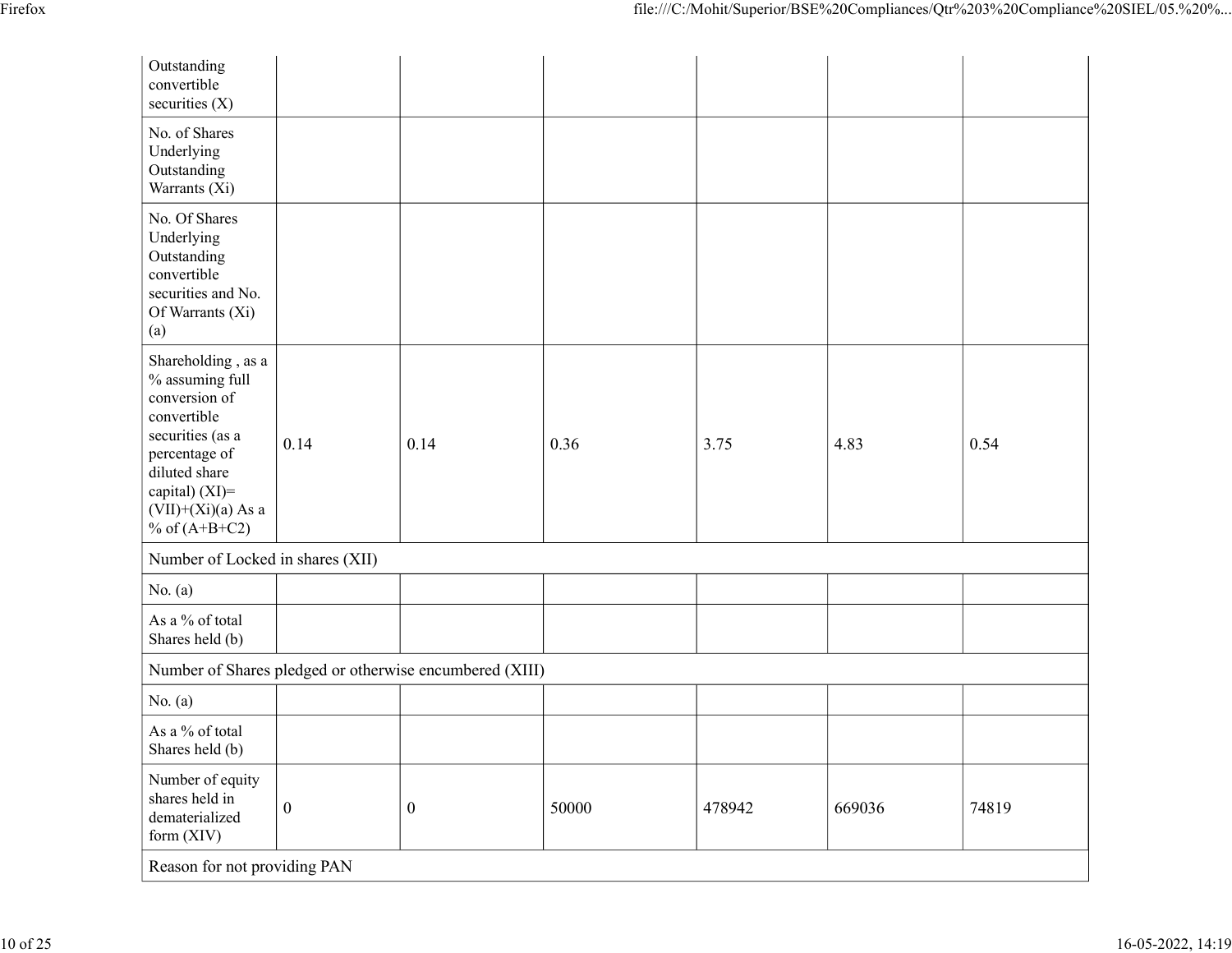|                                 |  | file:///C:/Mohit/Superior/BSE%20Compliances/Qtr%203%20Compliance%20SIEL/05.%20% |  |  |
|---------------------------------|--|---------------------------------------------------------------------------------|--|--|
| Reason for not<br>providing PAN |  |                                                                                 |  |  |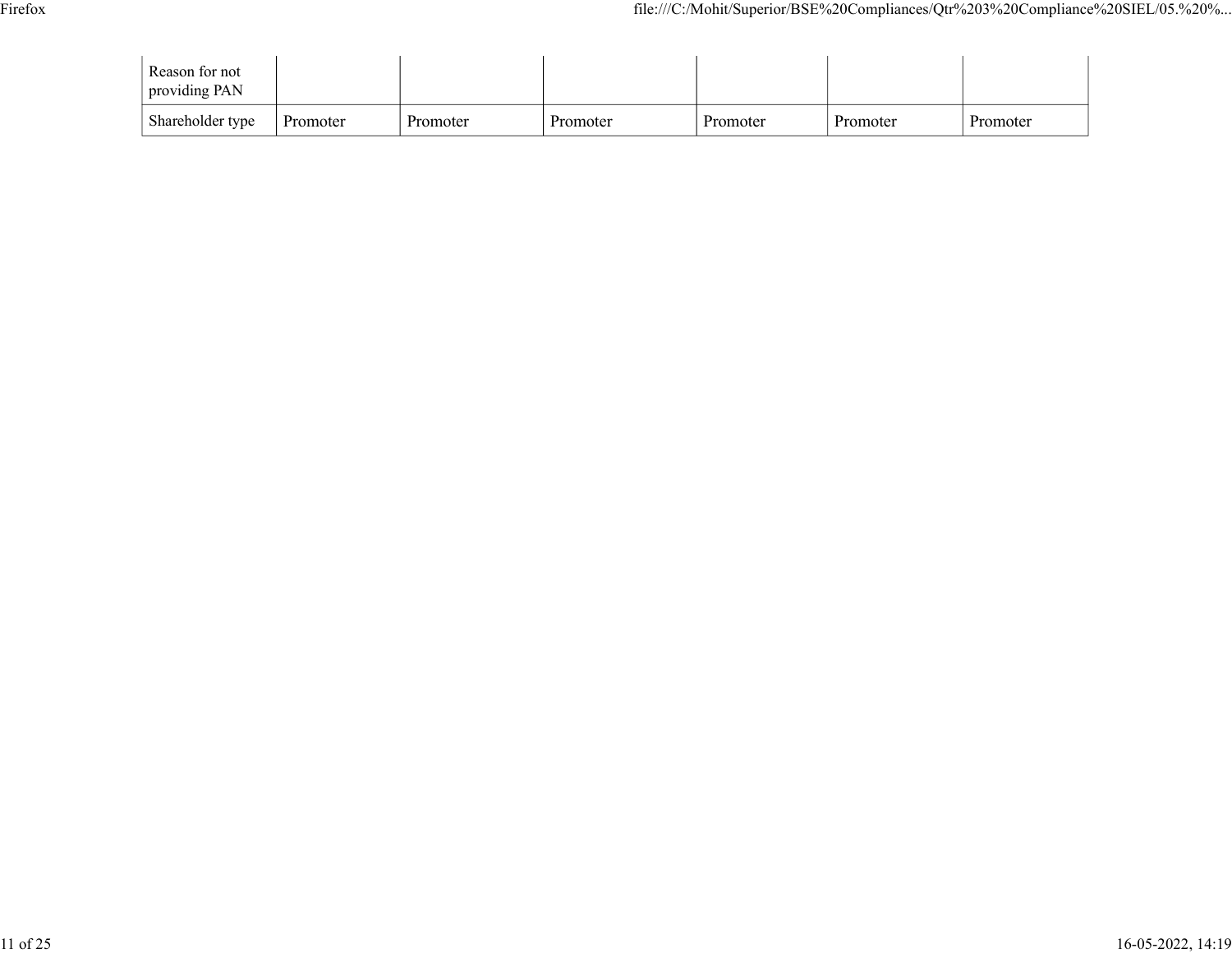|                                                                                                                      | Individuals/Hindu undivided Family                            |  |
|----------------------------------------------------------------------------------------------------------------------|---------------------------------------------------------------|--|
| Searial No.                                                                                                          |                                                               |  |
| Name of the<br>Shareholders (I)                                                                                      | Click here to go back                                         |  |
| PAN(II)                                                                                                              | Total                                                         |  |
| No. of fully paid<br>up equity shares<br>held (IV)                                                                   | 1352797                                                       |  |
| No. Of Partly paid-<br>up equity shares<br>held (V)                                                                  |                                                               |  |
| No. Of shares<br>underlying<br>Depository<br>Receipts (VI)                                                           |                                                               |  |
| Total nos. shares<br>$\text{held (VII)} =$<br>$(IV)+(V)+(VI)$                                                        | 1352797                                                       |  |
| Shareholding as a<br>% of total no. of<br>shares (calculated<br>as per SCRR,<br>1957) (VIII) As a<br>% of $(A+B+C2)$ | 9.77                                                          |  |
|                                                                                                                      | Number of Voting Rights held in each class of securities (IX) |  |
| Class eg: $X$                                                                                                        | 1352797                                                       |  |
| Class eg:y                                                                                                           |                                                               |  |
| Total                                                                                                                | 1352797                                                       |  |
| Total as a $\%$ of<br>Total Voting rights                                                                            | 9.77                                                          |  |
| No. Of Shares<br>Underlying                                                                                          |                                                               |  |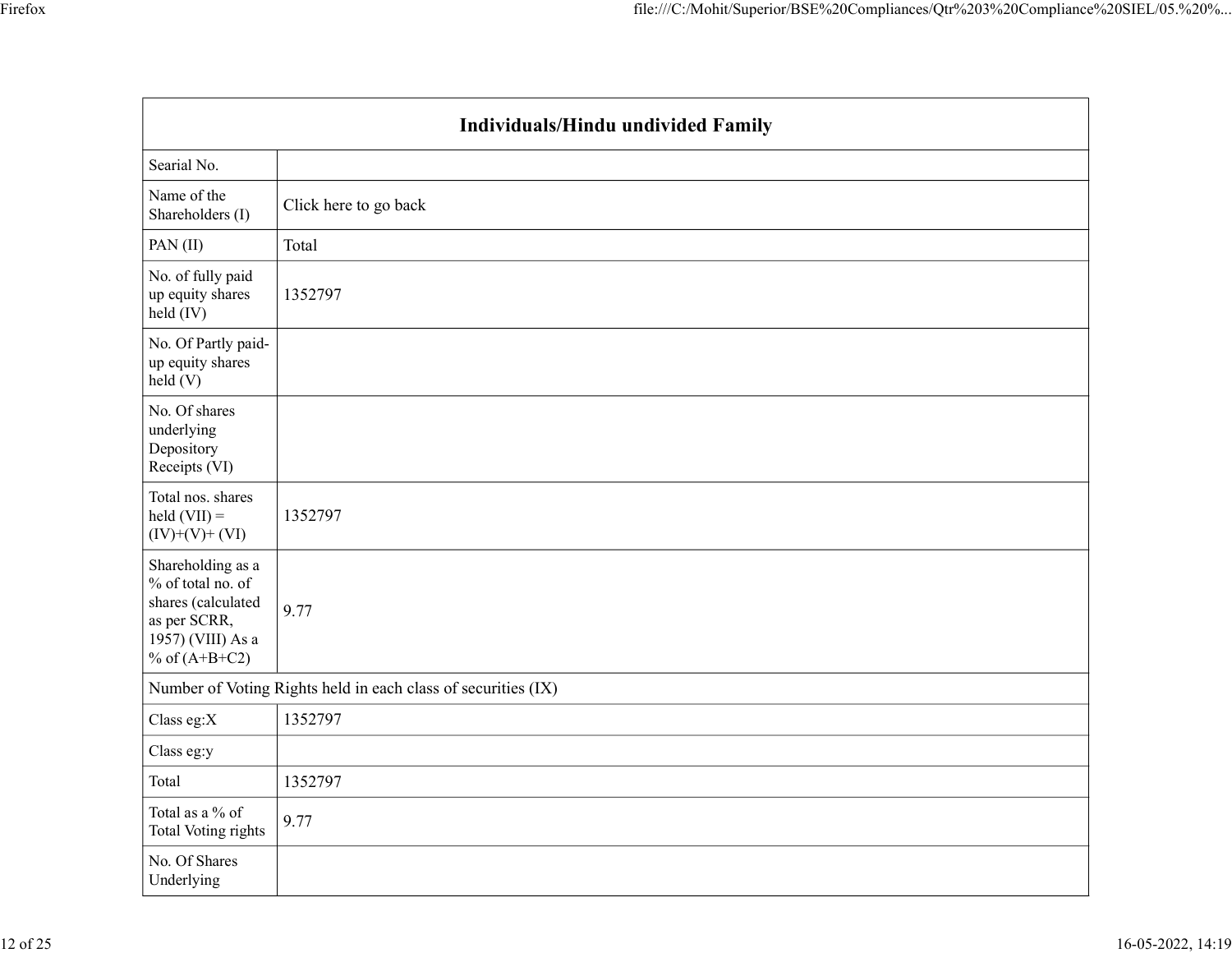| Firefox |                                                                                                                                                                                           | file:///C:/Mohit/Superior/BSE%20Compliances/Qtr%203%20Compliance%20SIEL/05.%20% |
|---------|-------------------------------------------------------------------------------------------------------------------------------------------------------------------------------------------|---------------------------------------------------------------------------------|
|         | Outstanding<br>convertible<br>securities (X)                                                                                                                                              |                                                                                 |
|         | No. of Shares<br>Underlying<br>Outstanding<br>Warrants (Xi)                                                                                                                               |                                                                                 |
|         | No. Of Shares<br>Underlying<br>Outstanding<br>convertible<br>securities and No.<br>Of Warrants (Xi)<br>(a)                                                                                |                                                                                 |
|         | Shareholding , as a<br>% assuming full<br>conversion of<br>convertible<br>securities (as a<br>percentage of<br>diluted share<br>capital) (XI)=<br>$(VII)+(Xi)(a)$ As a<br>% of $(A+B+C2)$ | 9.77                                                                            |
|         | Number of Locked in shares (XII)                                                                                                                                                          |                                                                                 |
|         | No. $(a)$                                                                                                                                                                                 |                                                                                 |
|         | As a $\%$ of total<br>Shares held (b)                                                                                                                                                     |                                                                                 |
|         |                                                                                                                                                                                           | Number of Shares pledged or otherwise encumbered (XIII)                         |
|         | No. $(a)$                                                                                                                                                                                 |                                                                                 |
|         | As a % of total<br>Shares held (b)                                                                                                                                                        |                                                                                 |
|         | Number of equity<br>shares held in<br>dematerialized<br>form (XIV)                                                                                                                        | 1272797                                                                         |
|         | Reason for not providing PAN                                                                                                                                                              |                                                                                 |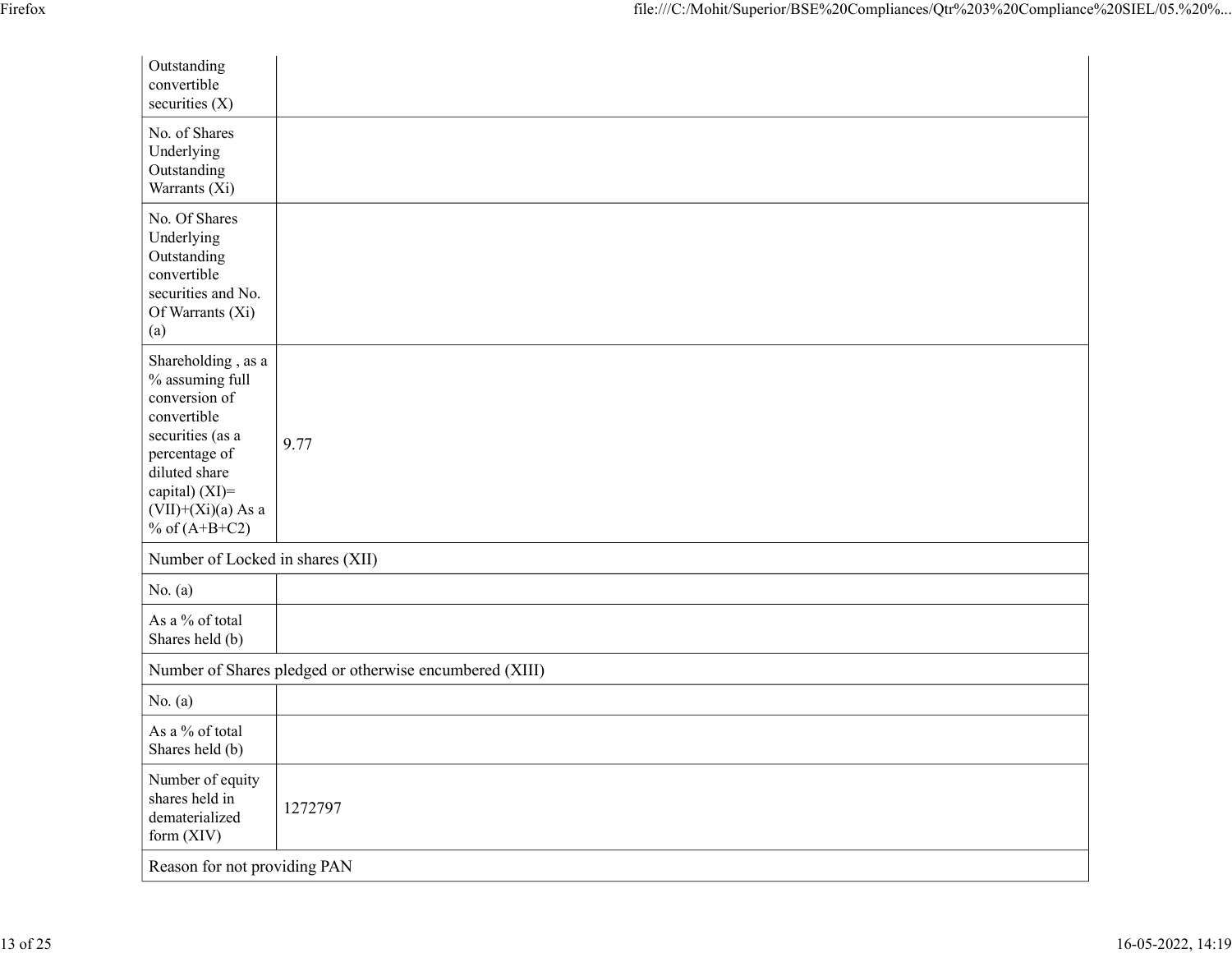| Firefox |                                 |  |  |  |  | file:///C:/Mohit/Superior/BSE%20Compliances/Qtr%203%20Compliance%20SIEL/05.%20% |  |
|---------|---------------------------------|--|--|--|--|---------------------------------------------------------------------------------|--|
|         | Reason for not<br>providing PAN |  |  |  |  |                                                                                 |  |
|         | Shareholder type                |  |  |  |  |                                                                                 |  |
|         |                                 |  |  |  |  |                                                                                 |  |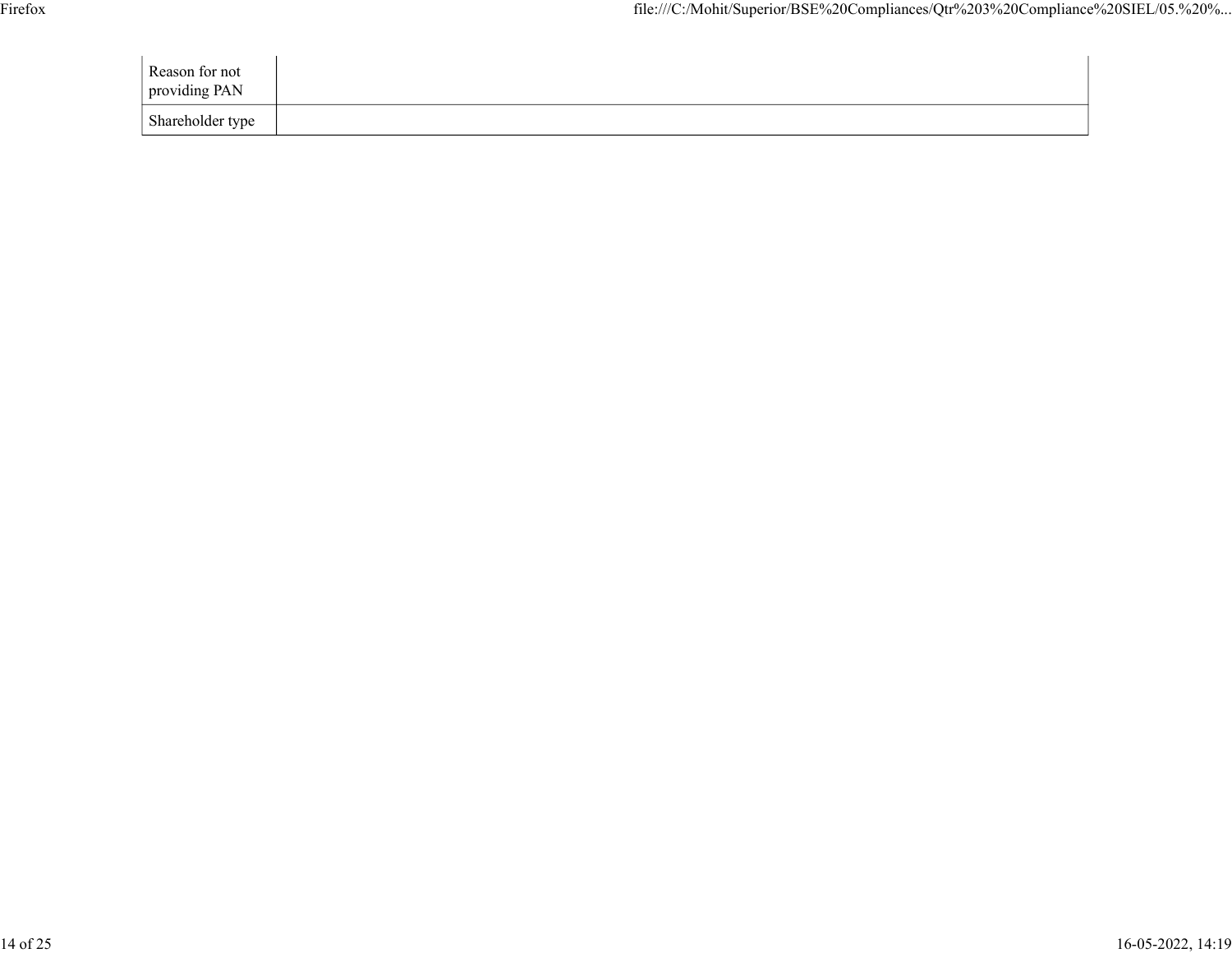|                                                                                                                      |                                                      |                                                                           |                                   |                                                    | file:///C:/Mohit/Superior/BSE%20Compliances/Qtr%203%20Compliance%20SIEL/05.%20% |                          |
|----------------------------------------------------------------------------------------------------------------------|------------------------------------------------------|---------------------------------------------------------------------------|-----------------------------------|----------------------------------------------------|---------------------------------------------------------------------------------|--------------------------|
|                                                                                                                      |                                                      |                                                                           |                                   |                                                    |                                                                                 |                          |
|                                                                                                                      |                                                      |                                                                           |                                   |                                                    |                                                                                 |                          |
|                                                                                                                      |                                                      |                                                                           | Any Other (specify)               |                                                    |                                                                                 |                          |
| Searial No.                                                                                                          |                                                      | $\overline{2}$                                                            | $\mathfrak{Z}$                    | $\overline{4}$                                     | 5                                                                               |                          |
| Category                                                                                                             | <b>Bodies Corporate</b>                              | <b>Bodies Corporate</b>                                                   | <b>Bodies Corporate</b>           | <b>Bodies Corporate</b>                            | <b>Bodies Corporate</b>                                                         | Click here<br>to go back |
| Name of the<br>Shareholders (I)                                                                                      | <b>SAPTRISHI</b><br><b>FINANCE</b><br><b>LIMITED</b> | <b>FORTUNE</b><br><b>INDUSTRIAL</b><br><b>RESOURCES</b><br><b>LIMITED</b> | HAL<br><b>OFFSHORE</b><br>LIMITED | <b>HINDUSTAN</b><br><b>AQUA PRIVATE</b><br>LIMITED | <b>MOON</b><br><b>BEVERAGES</b><br><b>LIMITED</b>                               |                          |
| PAN $(II)$                                                                                                           | AACCS0082R                                           | AAACF1853B                                                                | AAACH3144B                        | AAACH3298J                                         | AAACM1635J                                                                      | Total                    |
| No. of the<br>Shareholders (I)                                                                                       |                                                      |                                                                           |                                   |                                                    |                                                                                 | $5\overline{)}$          |
| No. of fully paid<br>up equity shares<br>$held$ (IV)                                                                 | 35000                                                | 90000                                                                     | 2586434                           | 1000000                                            | 1466305                                                                         | 5177739                  |
| No. Of Partly paid-<br>up equity shares<br>held(V)                                                                   |                                                      |                                                                           |                                   |                                                    |                                                                                 |                          |
| No. Of shares<br>underlying<br>Depository<br>Receipts (VI)                                                           |                                                      |                                                                           |                                   |                                                    |                                                                                 |                          |
| Total nos. shares<br>$\text{held (VII)} =$<br>$(IV)+(V)+(VI)$                                                        | 35000                                                | 90000                                                                     | 2586434                           | 1000000                                            | 1466305                                                                         | 5177739                  |
| Shareholding as a<br>% of total no. of<br>shares (calculated<br>as per SCRR,<br>1957) (VIII) As a<br>% of $(A+B+C2)$ | $\vert$ 0.25                                         | 0.65                                                                      | 18.67                             | 7.22                                               | 10.59                                                                           | 37.38                    |
|                                                                                                                      |                                                      | Number of Voting Rights held in each class of securities (IX)             |                                   |                                                    |                                                                                 |                          |
| Class eg: X                                                                                                          | 35000                                                | 90000                                                                     | 2586434                           | 1000000                                            | 1466305                                                                         |                          |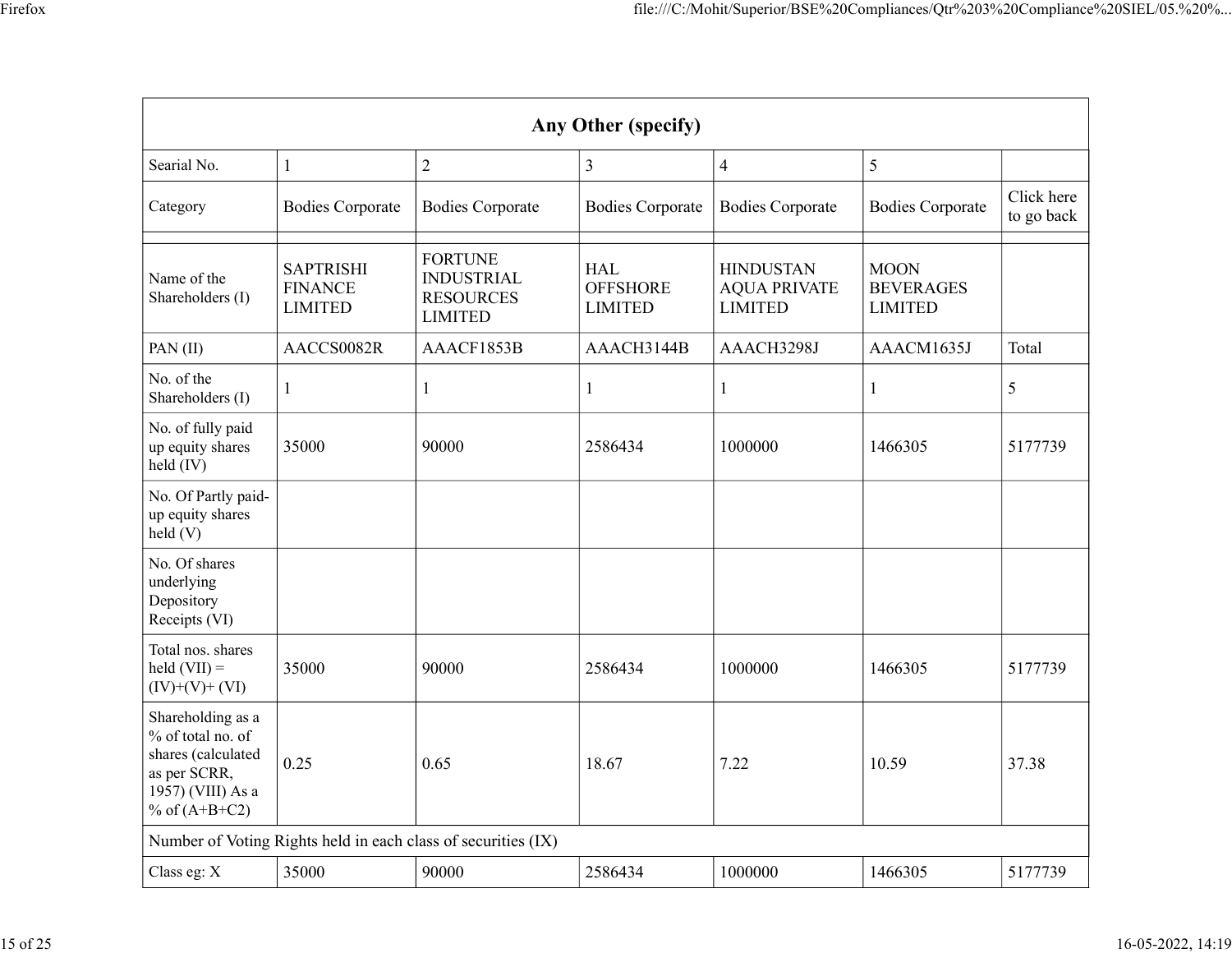|                                                                                                            |                    |                                                         |         | file:///C:/Mohit/Superior/BSE%20Compliances/Qtr%203%20Compliance%20SIEL/05.%20% |         |         |
|------------------------------------------------------------------------------------------------------------|--------------------|---------------------------------------------------------|---------|---------------------------------------------------------------------------------|---------|---------|
|                                                                                                            |                    |                                                         |         |                                                                                 |         |         |
| Class eg:y                                                                                                 |                    |                                                         |         |                                                                                 |         |         |
| Total                                                                                                      | 35000              | 90000                                                   | 2586434 | 1000000                                                                         | 1466305 | 5177739 |
| Total as a $\%$ of<br>Total Voting rights                                                                  | 0.25               | 0.65                                                    | 18.67   | 7.22                                                                            | 10.59   | 37.38   |
| No. Of Shares<br>Underlying<br>Outstanding<br>convertible                                                  |                    |                                                         |         |                                                                                 |         |         |
| securities $(X)$<br>No. of Shares                                                                          |                    |                                                         |         |                                                                                 |         |         |
| Underlying<br>Outstanding<br>Warrants (Xi)                                                                 |                    |                                                         |         |                                                                                 |         |         |
| No. Of Shares<br>Underlying<br>Outstanding<br>convertible<br>securities and No.<br>Of Warrants (Xi)<br>(a) |                    |                                                         |         |                                                                                 |         |         |
| Shareholding, as a<br>$\%$ assuming full<br>conversion of<br>convertible<br>securities (as a               | $\vert 0.25 \vert$ | 0.65                                                    | 18.67   | 7.22                                                                            | 10.59   | 37.38   |
| percentage of<br>diluted share<br>capital) (XI)=<br>(VII)+(X) As a $\%$<br>of $(A+B+C2)$                   |                    |                                                         |         |                                                                                 |         |         |
| Number of Locked in shares (XII)                                                                           |                    |                                                         |         |                                                                                 |         |         |
| No. $(a)$                                                                                                  |                    |                                                         |         |                                                                                 |         |         |
| As a $\%$ of total<br>Shares held (b)                                                                      |                    |                                                         |         |                                                                                 |         |         |
|                                                                                                            |                    | Number of Shares pledged or otherwise encumbered (XIII) |         |                                                                                 |         |         |
| No. $(a)$                                                                                                  |                    |                                                         |         |                                                                                 |         |         |
|                                                                                                            |                    |                                                         |         |                                                                                 |         |         |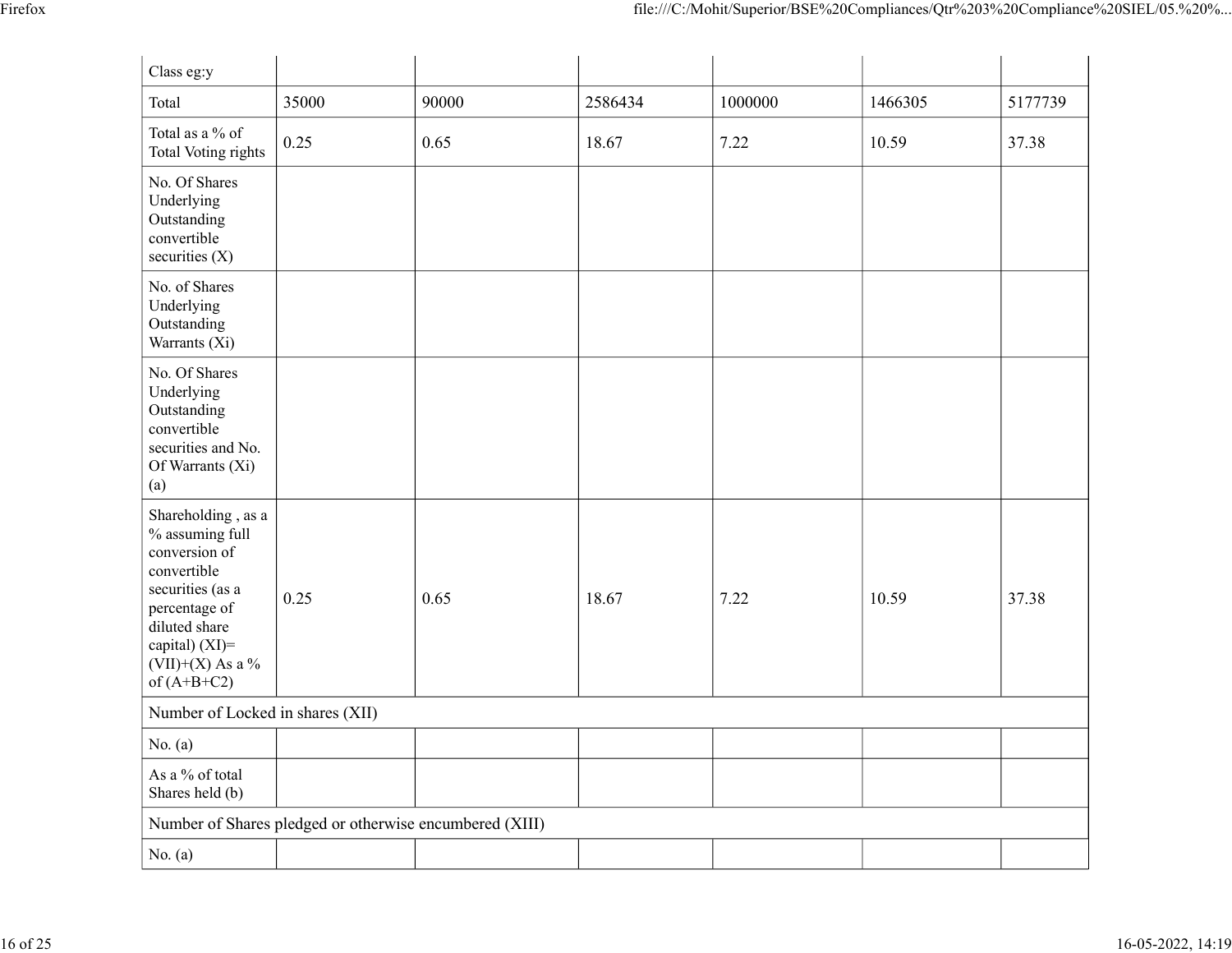|                                                                    |                  |       |         |         | file:///C:/Mohit/Superior/BSE%20Compliances/Qtr%203%20Compliance%20SIEL/05.%20% |         |
|--------------------------------------------------------------------|------------------|-------|---------|---------|---------------------------------------------------------------------------------|---------|
| As a % of total<br>Shares held (b)                                 |                  |       |         |         |                                                                                 |         |
| Number of equity<br>shares held in<br>dematerialized<br>form (XIV) | $\boldsymbol{0}$ | 90000 | 2586434 | 1000000 | 1466305                                                                         | 5142739 |
| Reason for not providing PAN                                       |                  |       |         |         |                                                                                 |         |
| Reason for not<br>providing PAN                                    |                  |       |         |         |                                                                                 |         |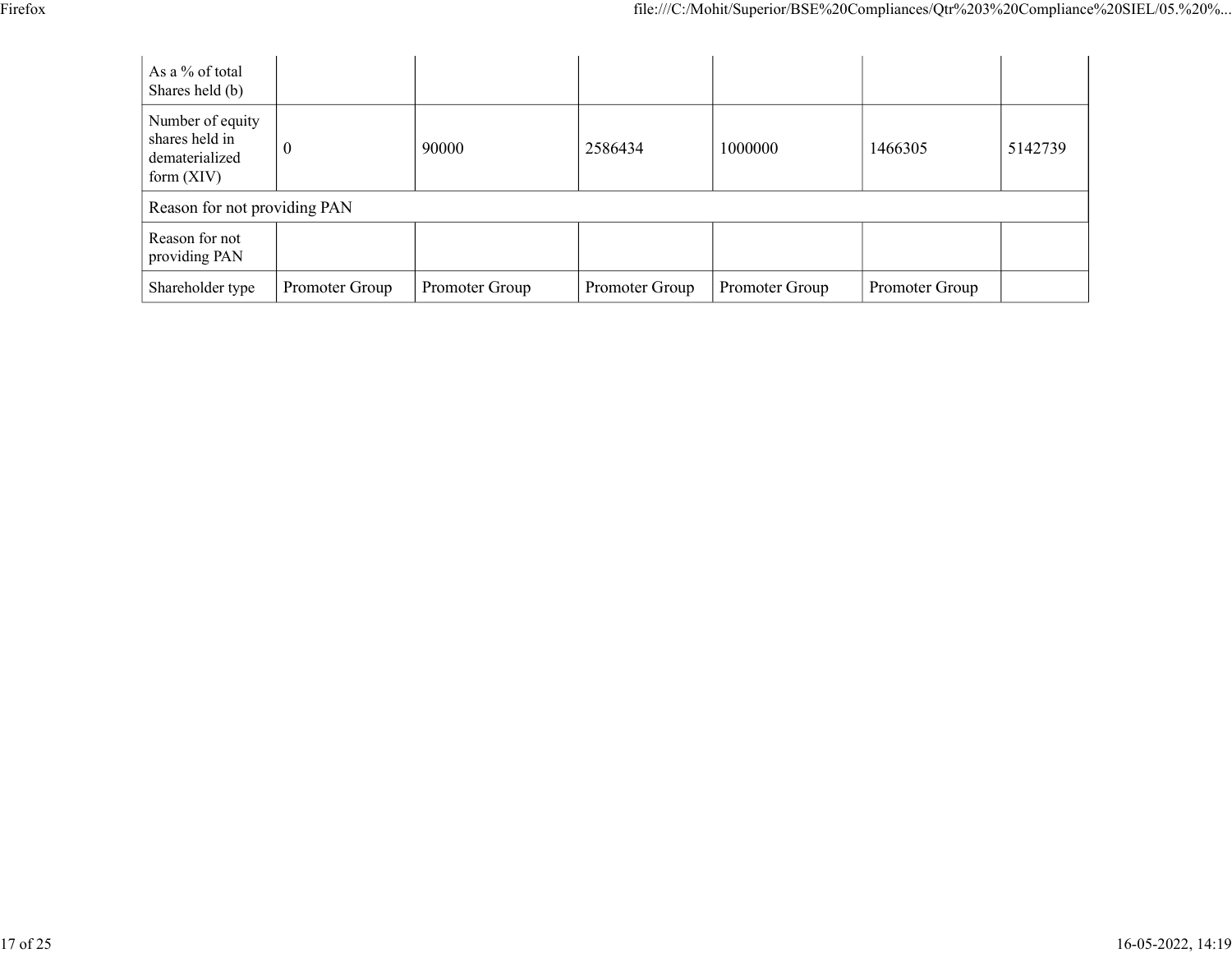|                                                                                                                      |                                                                                                   |                                    |                               | file:///C:/Mohit/Superior/BSE%20Compliances/Qtr%203%20Compliance%20SIEL/05.%20% |                                      |                               |                                                |
|----------------------------------------------------------------------------------------------------------------------|---------------------------------------------------------------------------------------------------|------------------------------------|-------------------------------|---------------------------------------------------------------------------------|--------------------------------------|-------------------------------|------------------------------------------------|
|                                                                                                                      |                                                                                                   |                                    |                               |                                                                                 |                                      |                               |                                                |
|                                                                                                                      |                                                                                                   |                                    |                               |                                                                                 |                                      |                               |                                                |
|                                                                                                                      |                                                                                                   |                                    |                               |                                                                                 |                                      |                               |                                                |
|                                                                                                                      | Individuals - ii. Individual shareholders holding nominal share capital in excess of Rs. 2 lakhs. |                                    |                               |                                                                                 |                                      |                               |                                                |
| Searial No.                                                                                                          | $\mathbf{1}$                                                                                      | $\overline{2}$                     | $\mathfrak{Z}$                | $\overline{4}$                                                                  | $5\overline{)}$                      | 6                             | $\overline{7}$                                 |
| Name of the<br>Shareholders (I)                                                                                      | <b>BRIJ</b><br><b>BHUSHAN</b><br><b>SINGAL HUF</b>                                                | <b>NEERAJ</b><br><b>SINGAL HUF</b> | <b>RAKESH</b><br><b>RELAN</b> | RITU<br>SINGAL                                                                  | <b>RUPESH JHA</b>                    | <b>RICHI</b><br><b>KHEMKA</b> | <b>BRIJ</b><br><b>BHUSHAN</b><br><b>SINGAL</b> |
| PAN(II)                                                                                                              | AAAHB6923R                                                                                        | AAEHN4557P                         | AAEPR9201L                    |                                                                                 | ABHPS3711N   ACAFS1762K   ACAFS9647P |                               | AEFPS6298M                                     |
| No. of fully paid<br>up equity shares<br>$held$ (IV)                                                                 | 450000                                                                                            | 450000                             | 250974                        | 450000                                                                          | 149500                               | 156251                        | 450000                                         |
| No. Of Partly paid-<br>up equity shares<br>held(V)                                                                   |                                                                                                   |                                    |                               |                                                                                 |                                      |                               |                                                |
| No. Of shares<br>underlying<br>Depository<br>Receipts (VI)                                                           |                                                                                                   |                                    |                               |                                                                                 |                                      |                               |                                                |
| Total nos. shares<br>$\text{held (VII)} =$<br>$(IV)+(V)+(VI)$                                                        | 450000                                                                                            | 450000                             | 250974                        | 450000                                                                          | 149500                               | 156251                        | 450000                                         |
| Shareholding as a<br>% of total no. of<br>shares (calculated<br>as per SCRR,<br>1957) (VIII) As a<br>% of $(A+B+C2)$ | 3.25                                                                                              | 3.25                               | 1.81                          | 3.25                                                                            | 1.08                                 | 1.13                          | 3.25                                           |
| Number of Voting Rights held in each class of securities (IX)                                                        |                                                                                                   |                                    |                               |                                                                                 |                                      |                               |                                                |
| Class eg: X                                                                                                          | 450000                                                                                            | 450000                             | 250974                        | 450000                                                                          | 149500                               | 156251                        | 450000                                         |
| Class eg:y                                                                                                           |                                                                                                   |                                    |                               |                                                                                 |                                      |                               |                                                |
| Total                                                                                                                | 450000                                                                                            | 450000                             | 250974                        | 450000                                                                          | 149500                               | 156251                        | 450000                                         |
| Total as a $\%$ of                                                                                                   | 3.25                                                                                              | 3.25                               | 1.81                          | 3.25                                                                            | 1.08                                 | 1.13                          | 3.25                                           |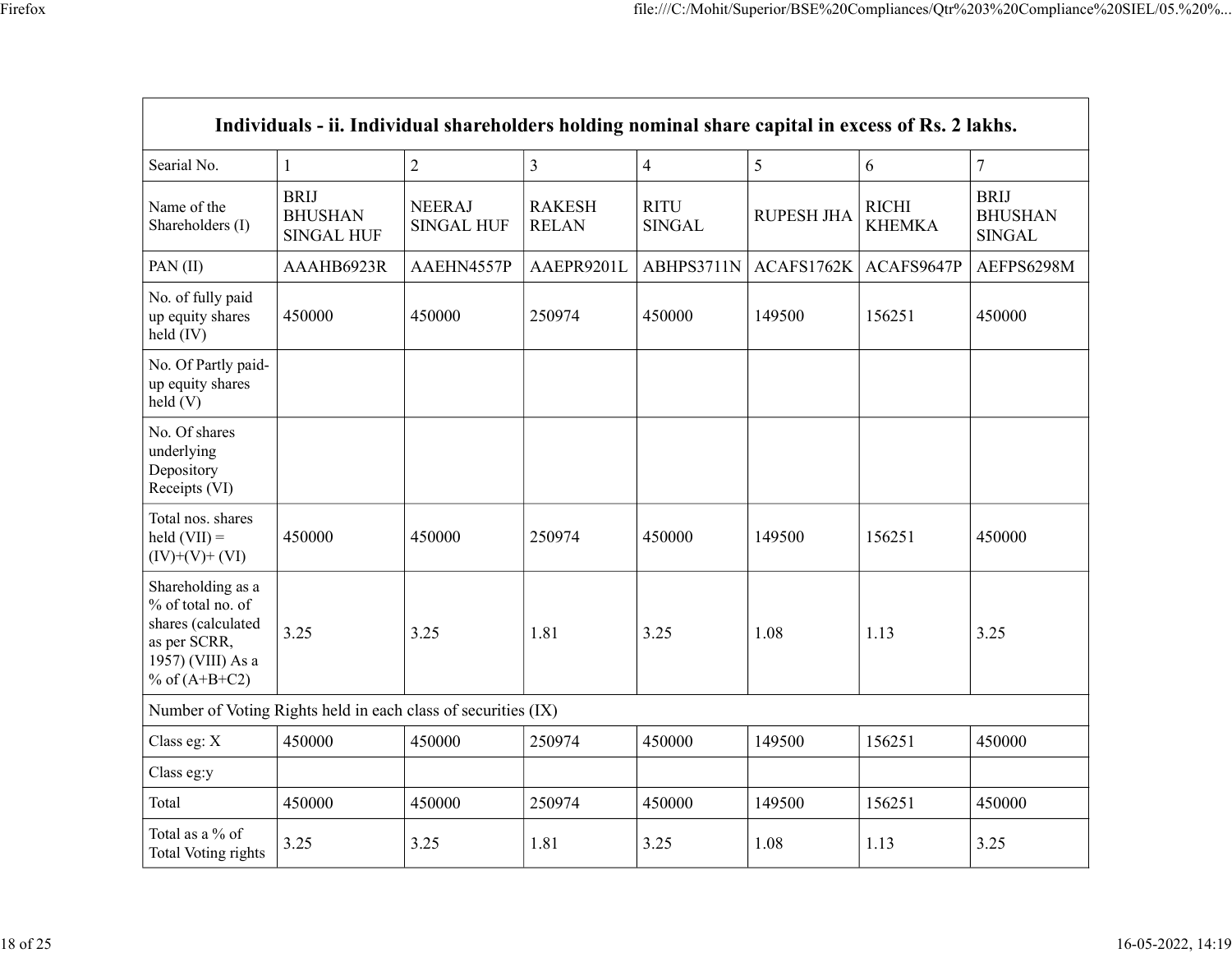|                                                                                                                                                                                         |                  |                  |                  |          |                  |          | file:///C:/Mohit/Superior/BSE%20Compliances/Qtr%203%20Compliance%20SIEL/05.%20% |
|-----------------------------------------------------------------------------------------------------------------------------------------------------------------------------------------|------------------|------------------|------------------|----------|------------------|----------|---------------------------------------------------------------------------------|
| No. Of Shares<br>Underlying<br>Outstanding<br>convertible<br>securities $(X)$                                                                                                           |                  |                  |                  |          |                  |          |                                                                                 |
| No. of Shares<br>Underlying<br>Outstanding<br>Warrants (Xi)                                                                                                                             |                  |                  |                  |          |                  |          |                                                                                 |
| No. Of Shares<br>Underlying<br>Outstanding<br>convertible<br>securities and No.<br>Of Warrants (Xi)<br>(a)                                                                              |                  |                  |                  |          |                  |          |                                                                                 |
| Shareholding, as a<br>$\%$ assuming full<br>conversion of<br>convertible<br>securities (as a<br>percentage of<br>diluted share<br>capital) (XI)=<br>$(VII)+(X)$ As a %<br>of $(A+B+C2)$ | 3.25             | 3.25             | 1.81             | 3.25     | 1.08             | 1.13     | 3.25                                                                            |
| Number of Locked in shares (XII)<br>No. $(a)$                                                                                                                                           |                  |                  |                  |          |                  |          |                                                                                 |
| As a % of total<br>Shares held (b)                                                                                                                                                      |                  |                  |                  |          |                  |          |                                                                                 |
| Number of equity<br>shares held in<br>dematerialized<br>form (XIV)                                                                                                                      | $\boldsymbol{0}$ | $\boldsymbol{0}$ | $\boldsymbol{0}$ | $\bf{0}$ | $\boldsymbol{0}$ | $\bf{0}$ | $\boldsymbol{0}$                                                                |
| Reason for not providing PAN                                                                                                                                                            |                  |                  |                  |          |                  |          |                                                                                 |
| Reason for not<br>providing PAN                                                                                                                                                         |                  |                  |                  |          |                  |          |                                                                                 |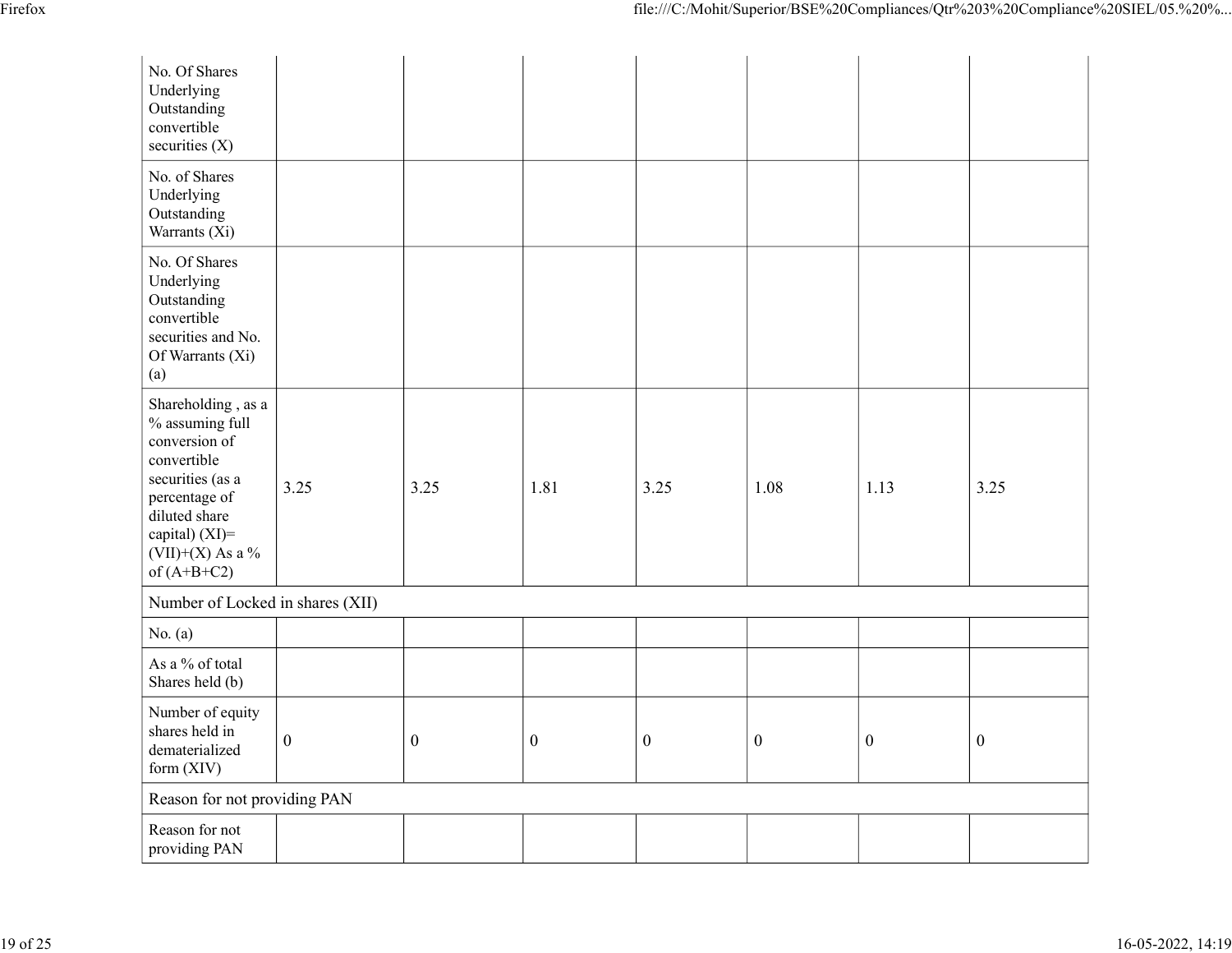|                                                                                                                      |                                                               |                   | file:///C:/Mohit/Superior/BSE%20Compliances/Qtr%203%20Compliance%20SIEL/05.%20%                   |
|----------------------------------------------------------------------------------------------------------------------|---------------------------------------------------------------|-------------------|---------------------------------------------------------------------------------------------------|
|                                                                                                                      |                                                               |                   |                                                                                                   |
|                                                                                                                      |                                                               |                   |                                                                                                   |
|                                                                                                                      |                                                               |                   |                                                                                                   |
|                                                                                                                      |                                                               |                   |                                                                                                   |
|                                                                                                                      |                                                               |                   | Individuals - ii. Individual shareholders holding nominal share capital in excess of Rs. 2 lakhs. |
| Searial No.                                                                                                          | $\, 8$                                                        | 9                 |                                                                                                   |
| Name of the<br>Shareholders (I)                                                                                      | NEERAJ SINGAL                                                 | <b>UMA SINGAL</b> | Click here to go back                                                                             |
| PAN(II)                                                                                                              | ANRPS7986B                                                    | ANRPS7987A        | Total                                                                                             |
| No. of fully paid<br>up equity shares<br>held (IV)                                                                   | 450000                                                        | 250000            | 3056725                                                                                           |
| No. Of Partly paid-<br>up equity shares<br>held(V)                                                                   |                                                               |                   |                                                                                                   |
| No. Of shares<br>underlying<br>Depository<br>Receipts (VI)                                                           |                                                               |                   |                                                                                                   |
| Total nos. shares<br>$\text{held (VII)} =$<br>$(IV)+(V)+(VI)$                                                        | 450000                                                        | 250000            | 3056725                                                                                           |
| Shareholding as a<br>% of total no. of<br>shares (calculated<br>as per SCRR,<br>1957) (VIII) As a<br>% of $(A+B+C2)$ | 3.25                                                          | 1.81              | 22.07                                                                                             |
|                                                                                                                      | Number of Voting Rights held in each class of securities (IX) |                   |                                                                                                   |
| Class eg: X                                                                                                          | 450000                                                        | 250000            | 3056725                                                                                           |
| Class eg:y                                                                                                           |                                                               |                   |                                                                                                   |
| Total                                                                                                                | 450000                                                        | 250000            | 3056725                                                                                           |
| Total as a $\%$ of<br>Total Voting rights                                                                            | 3.25                                                          | 1.81              | 22.07                                                                                             |
| No. Of Shares<br>Underlying                                                                                          |                                                               |                   |                                                                                                   |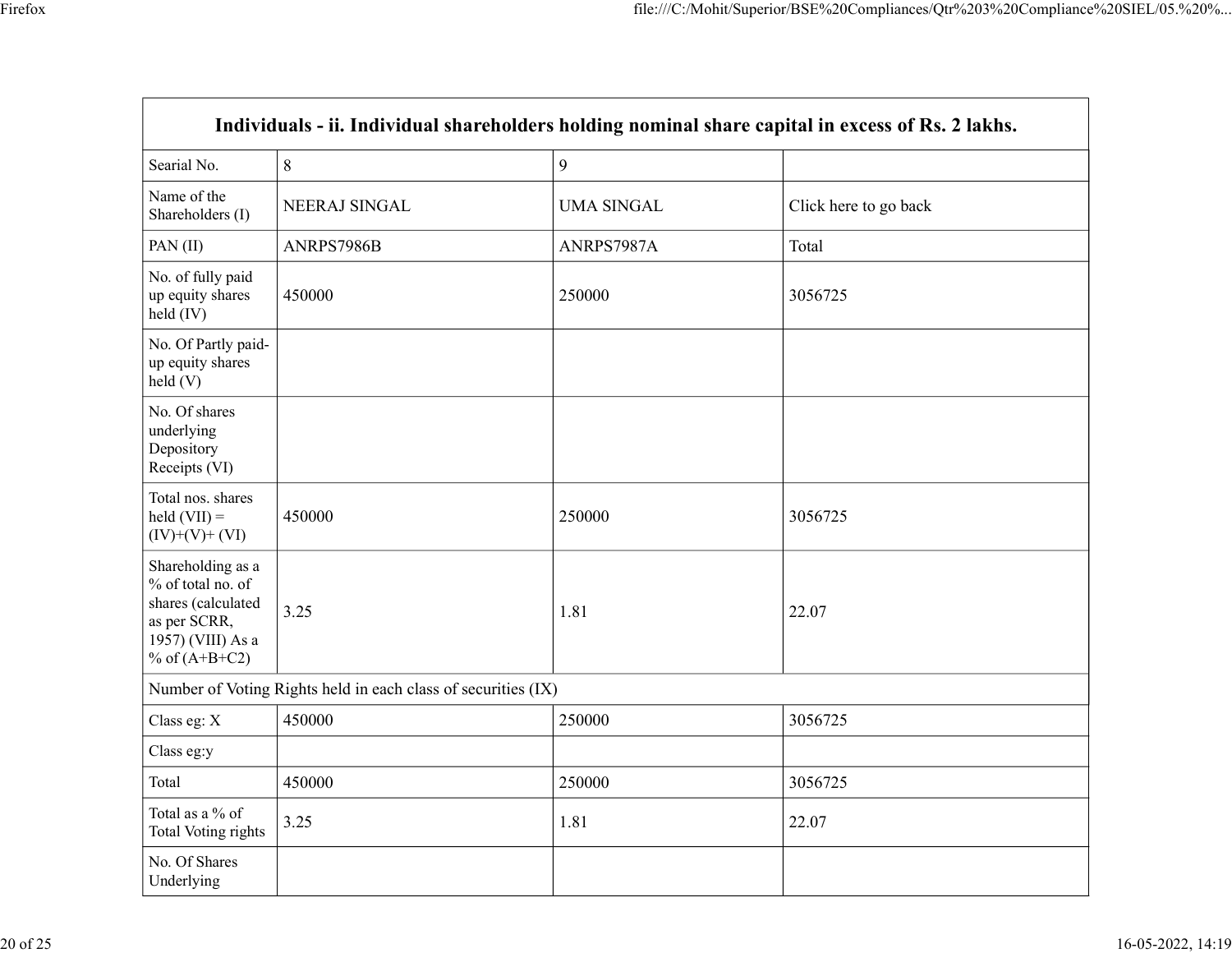| Firefox |                                                                                                                                                                                                  |                  |                  | file:///C:/Mohit/Superior/BSE%20Compliances/Qtr%203%20Compliance%20SIEL/05.%20% |
|---------|--------------------------------------------------------------------------------------------------------------------------------------------------------------------------------------------------|------------------|------------------|---------------------------------------------------------------------------------|
|         | Outstanding<br>convertible                                                                                                                                                                       |                  |                  |                                                                                 |
|         | securities (X)<br>No. of Shares<br>Underlying<br>Outstanding<br>Warrants (Xi)                                                                                                                    |                  |                  |                                                                                 |
|         | No. Of Shares<br>Underlying<br>Outstanding<br>convertible<br>securities and No.<br>Of Warrants (Xi)<br>(a)                                                                                       |                  |                  |                                                                                 |
|         | Shareholding , as a<br>% assuming full<br>conversion of<br>convertible<br>securities (as a<br>percentage of<br>diluted share<br>capital) (XI)=<br>$\overline{(VII)+(X)}$ As a %<br>of $(A+B+C2)$ | 3.25             | 1.81             | 22.07                                                                           |
|         | Number of Locked in shares (XII)                                                                                                                                                                 |                  |                  |                                                                                 |
|         | No. $(a)$                                                                                                                                                                                        |                  |                  |                                                                                 |
|         | As a $\%$ of total<br>Shares held (b)                                                                                                                                                            |                  |                  |                                                                                 |
|         | Number of equity<br>shares held in<br>dematerialized<br>form (XIV)                                                                                                                               | $\boldsymbol{0}$ | $\boldsymbol{0}$ | $\boldsymbol{0}$                                                                |
|         | Reason for not providing PAN                                                                                                                                                                     |                  |                  |                                                                                 |
|         | Reason for not<br>providing PAN                                                                                                                                                                  |                  |                  |                                                                                 |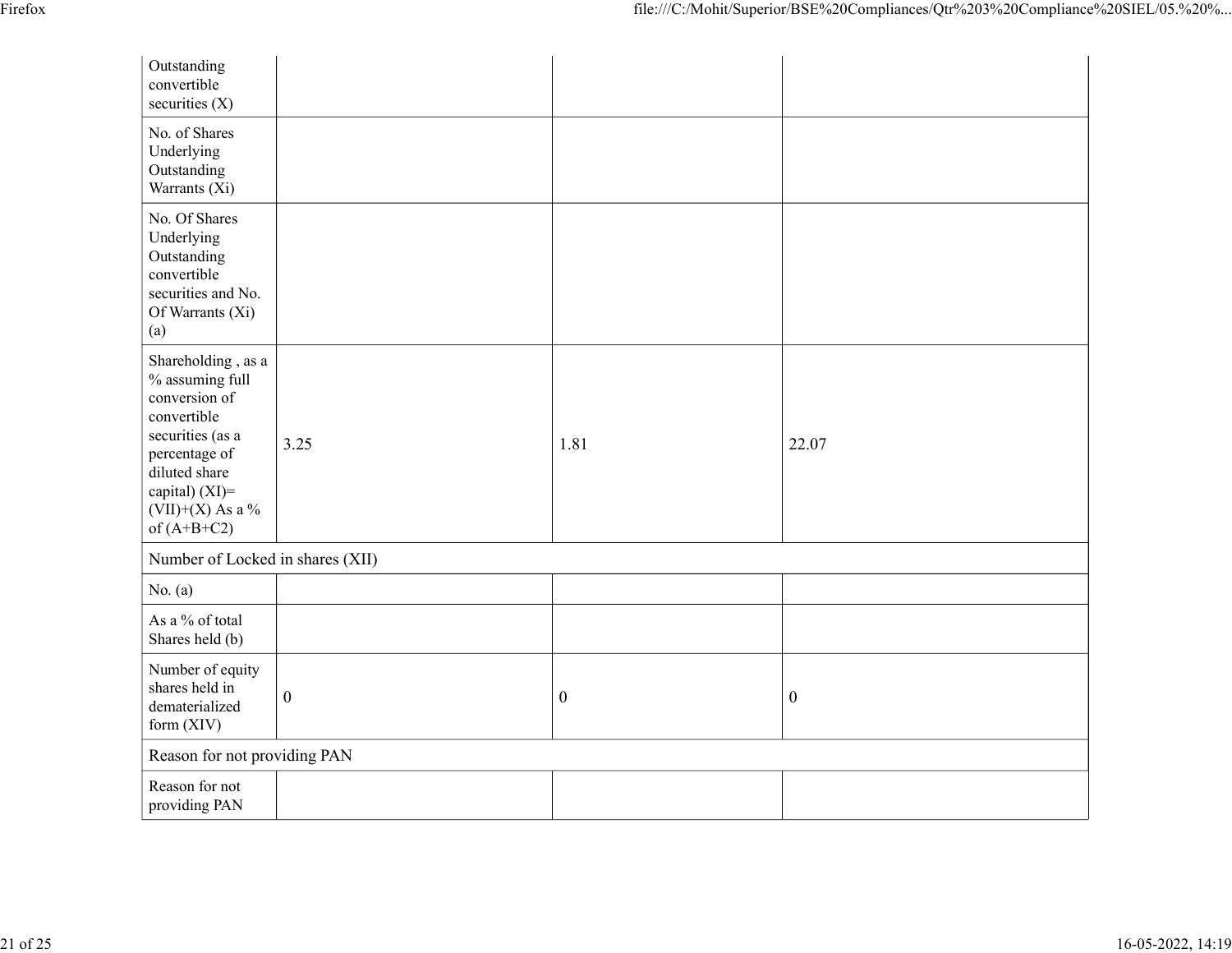|                                                                                                                      |                                                               |                           |                         | file:///C:/Mohit/Superior/BSE%20Compliances/Qtr%203%20Compliance%20SIEL/05.%20% |
|----------------------------------------------------------------------------------------------------------------------|---------------------------------------------------------------|---------------------------|-------------------------|---------------------------------------------------------------------------------|
|                                                                                                                      |                                                               |                           |                         |                                                                                 |
|                                                                                                                      |                                                               |                           |                         |                                                                                 |
|                                                                                                                      |                                                               | Any Other (specify)       |                         |                                                                                 |
| Searial No.                                                                                                          |                                                               | $\sqrt{2}$                | $\mathfrak{Z}$          |                                                                                 |
| Category                                                                                                             | <b>Bodies Corporate</b>                                       | Non-Resident Indian (NRI) | <b>Clearing Members</b> |                                                                                 |
| Category / More<br>than 1 percentage                                                                                 | More than 1 percentage of shareholding                        | Category                  | Category                |                                                                                 |
| Name of the<br>Shareholders (I)                                                                                      | JAY POLYCHEM (INDIA) LIMITED                                  |                           |                         | Click here to go back                                                           |
| PAN(II)                                                                                                              | AAACJ0657M                                                    |                           |                         | Total                                                                           |
| No. of the<br>Shareholders (I)                                                                                       |                                                               |                           | $\overline{4}$          | 5                                                                               |
| No. of fully paid<br>up equity shares<br>$\text{held} (IV)$                                                          | 1500000                                                       | 1200                      | 403                     | 1603                                                                            |
| No. Of Partly paid-<br>up equity shares<br>$\text{held}$ (V)                                                         |                                                               |                           |                         |                                                                                 |
| No. Of shares<br>underlying<br>Depository<br>Receipts (VI)                                                           |                                                               |                           |                         |                                                                                 |
| Total nos. shares<br>$\text{held (VII)} =$<br>$(IV)+(V)+(VI)$                                                        | 1500000                                                       | 1200                      | 403                     | 1603                                                                            |
| Shareholding as a<br>% of total no. of<br>shares (calculated<br>as per SCRR,<br>1957) (VIII) As a<br>% of $(A+B+C2)$ | 10.83                                                         | $0.01\,$                  | $\boldsymbol{0}$        | $0.01\,$                                                                        |
|                                                                                                                      | Number of Voting Rights held in each class of securities (IX) |                           |                         |                                                                                 |
| Class eg: X                                                                                                          | 1500000                                                       | 1200                      | 403                     | 1603                                                                            |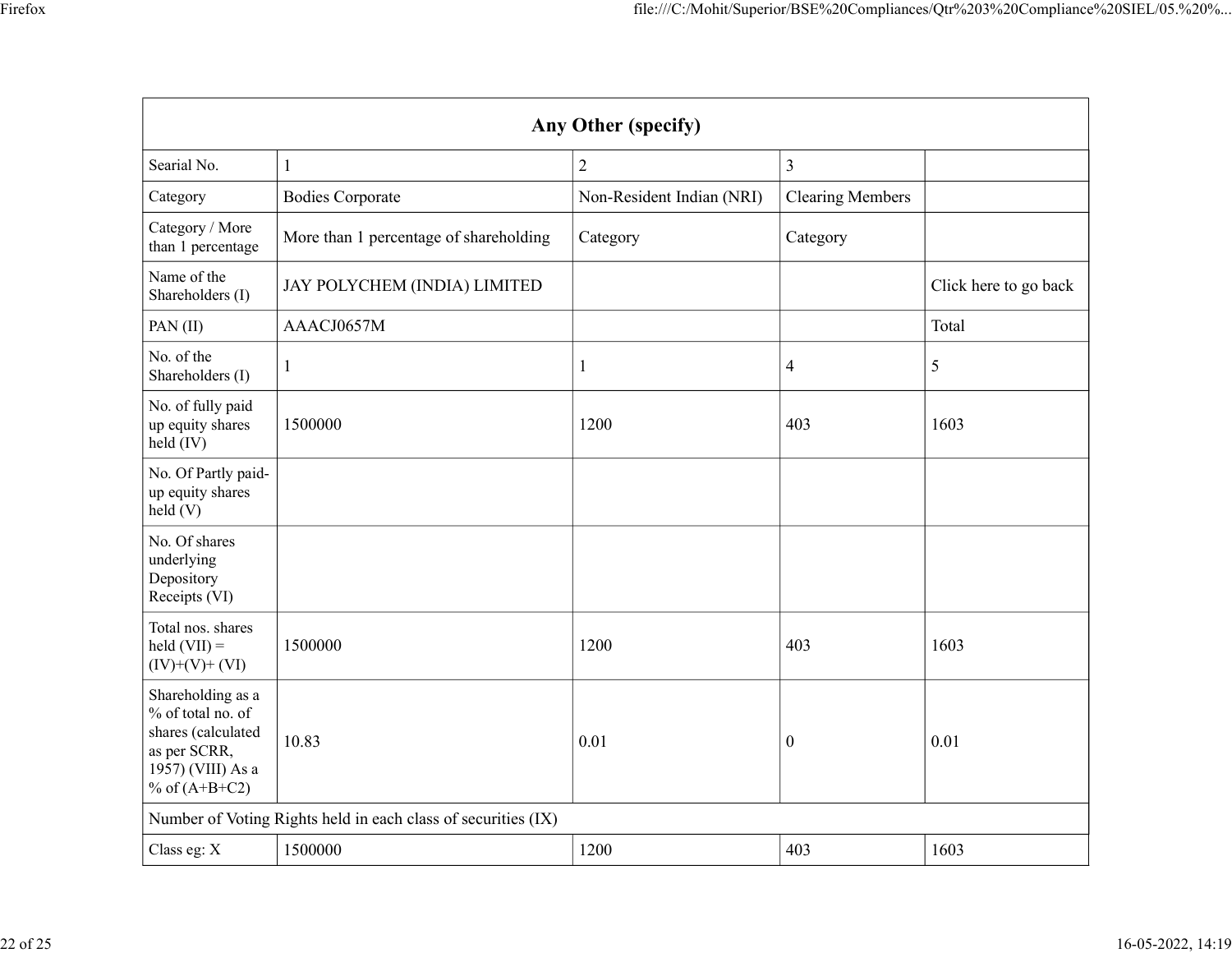|                                                                                                                                                                                           |         |      |                  | file:///C:/Mohit/Superior/BSE%20Compliances/Qtr%203%20Compliance%20SIEL/05.%20% |
|-------------------------------------------------------------------------------------------------------------------------------------------------------------------------------------------|---------|------|------------------|---------------------------------------------------------------------------------|
| Class eg:y                                                                                                                                                                                |         |      |                  |                                                                                 |
| Total                                                                                                                                                                                     | 1500000 | 1200 | 403              | 1603                                                                            |
| Total as a $\%$ of<br>Total Voting rights                                                                                                                                                 | 10.83   | 0.01 | $\overline{0}$   | 0.01                                                                            |
| No. Of Shares<br>Underlying<br>Outstanding<br>convertible<br>securities $(X)$                                                                                                             |         |      |                  |                                                                                 |
| No. of Shares<br>Underlying<br>Outstanding<br>Warrants $(X_i)$                                                                                                                            |         |      |                  |                                                                                 |
| No. Of Shares<br>Underlying<br>Outstanding<br>convertible<br>securities and No.<br>Of Warrants (Xi)<br>(a)                                                                                |         |      |                  |                                                                                 |
| Shareholding , as a<br>$\%$ assuming full<br>conversion of<br>convertible<br>securities (as a<br>percentage of<br>diluted share<br>capital) (XI)=<br>(VII)+(X) As a $\%$<br>of $(A+B+C2)$ | 10.83   | 0.01 | $\boldsymbol{0}$ | $0.01\,$                                                                        |
| Number of Locked in shares (XII)                                                                                                                                                          |         |      |                  |                                                                                 |
| No. $(a)$<br>As a % of total                                                                                                                                                              |         |      |                  |                                                                                 |
| Shares held (b)                                                                                                                                                                           |         |      |                  |                                                                                 |
| Number of equity<br>shares held in<br>dematerialized<br>form (XIV)                                                                                                                        | 1500000 | 1200 | 403              | 1603                                                                            |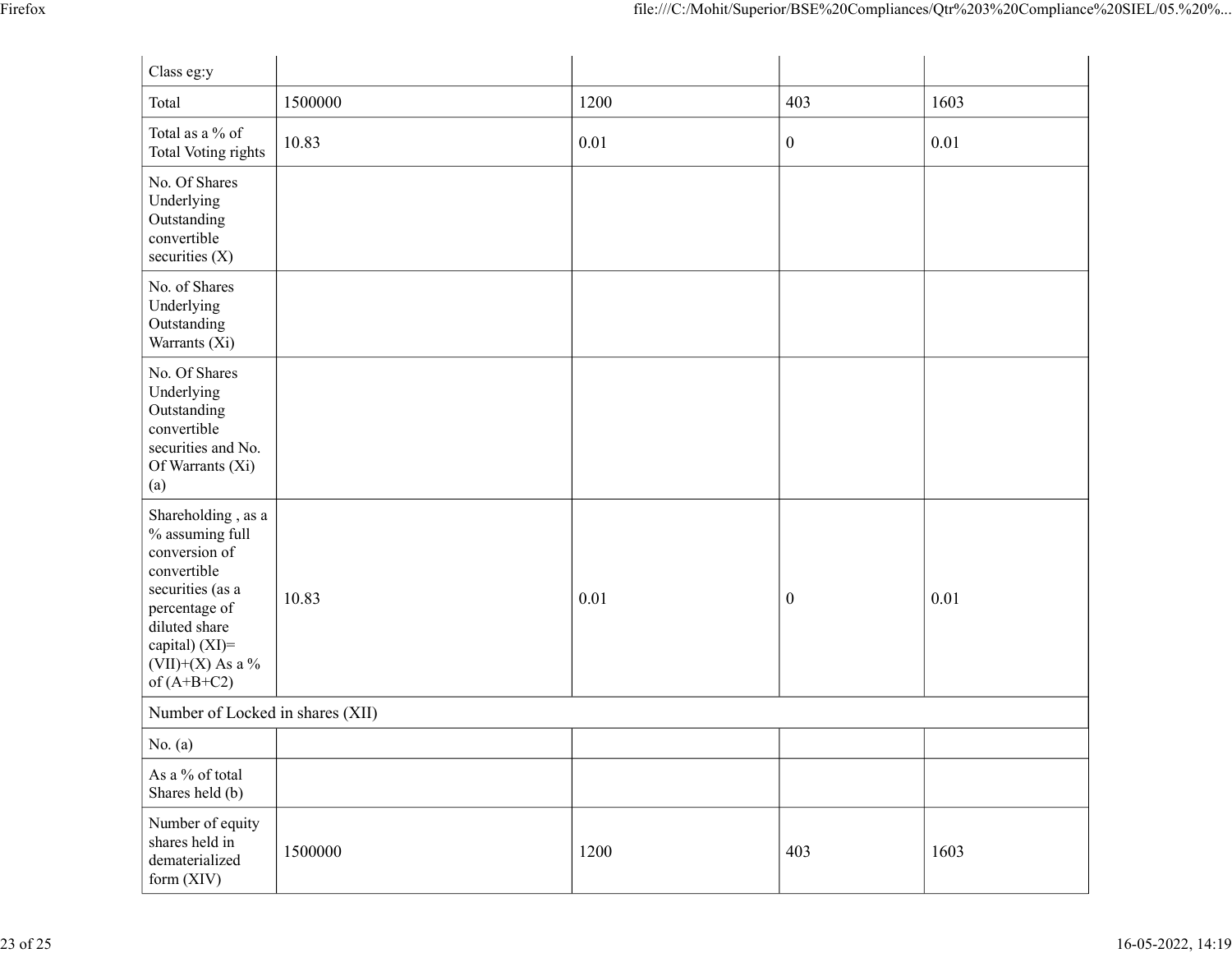| Firefox |                                 |  |  | file:///C:/Mohit/Superior/BSE%20Compliances/Qtr%203%20Compliance%20SIEL/05.%20% |  |  |
|---------|---------------------------------|--|--|---------------------------------------------------------------------------------|--|--|
|         |                                 |  |  |                                                                                 |  |  |
|         | Reason for not providing PAN    |  |  |                                                                                 |  |  |
|         | Reason for not<br>providing PAN |  |  |                                                                                 |  |  |